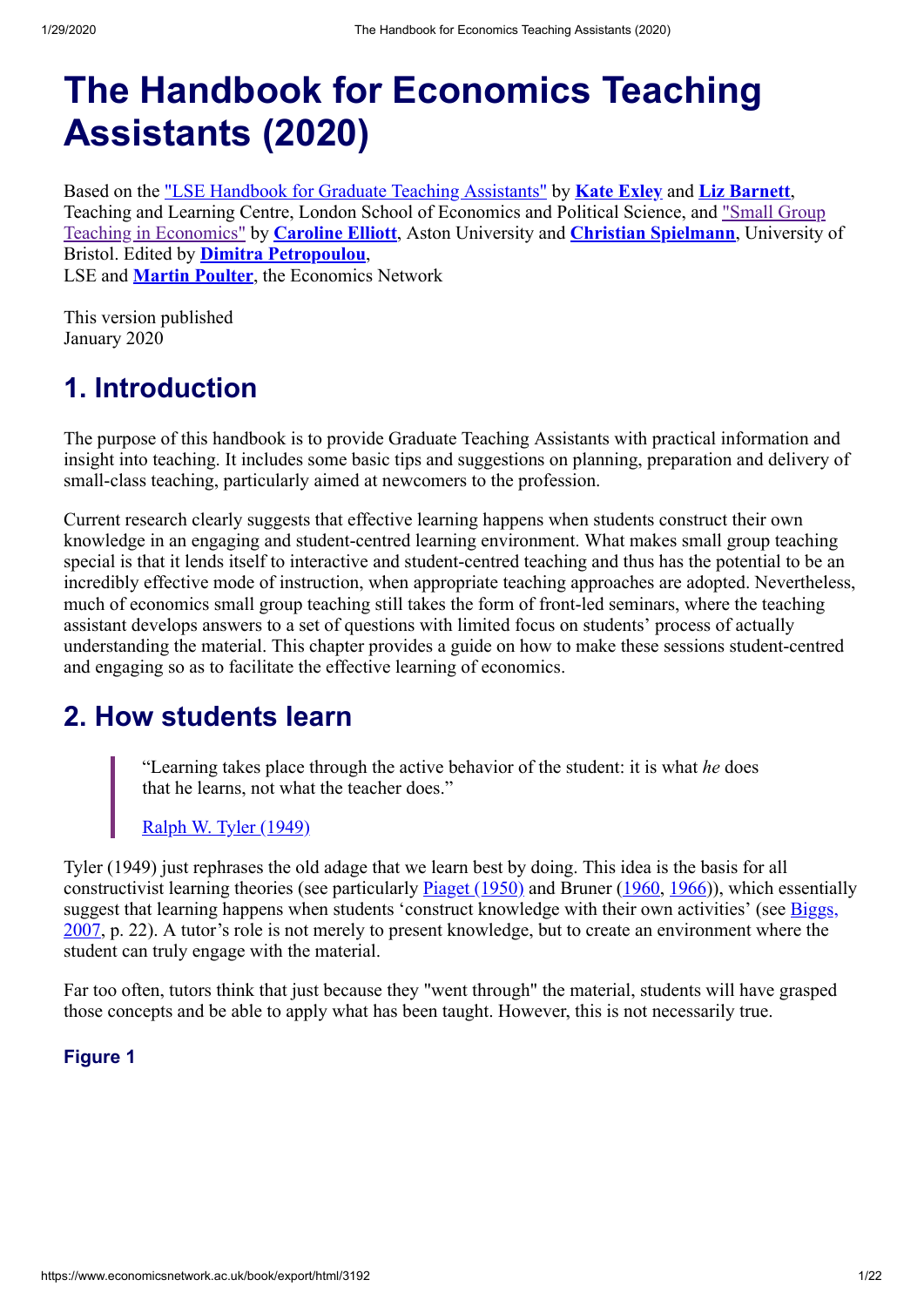

[Biggs \(2007\)](https://www.economicsnetwork.ac.uk/refs#biggs2007) identifies different learning activities that can be implemented in small groups. In a small group, there is the possibility for effective use of class discussions, games and experiments, think-aloud tasks, role play, research projects, presentations or collaborative group work. Such activities put students in charge of their own learning.

Research suggests that when students create knowledge themselves, retention rates are much higher. The so called 'learning pyramid' matches retention rates to different learning activities. [Sousa \(2006\)](https://www.economicsnetwork.ac.uk/refs#sousa2006) ranks different learning modes according to their average retention rates after 24 hours:

- lectures  $(5\%)$ ,
- reading  $(10\%)$ ,
- Audiovisual  $(20\%)$ ,
- Demonstration  $(30\%)$ ,
- Discussion Group  $(50\%)$ ,
- Practice by Doing  $(75%)$ , and
- Teach Others (90%).

While the educational literature still debates the validity of these estimates, there is a general consensus about the effectiveness of participatory teaching methods.

Activities with higher retention rates are ones that engage the student to construct new knowledge, for example through reflection, hypothesizing, explaining and arguing, thereby facilitating so-called deep learning. Enabling deep learning is a key aim for a successful tutor. Figure 2 orders some learning activities in their relation to deep and surface learning.

### **Figure 2: Bigg's Adjectives to Describe Cognitive Engagement (from Biggs, 2007)**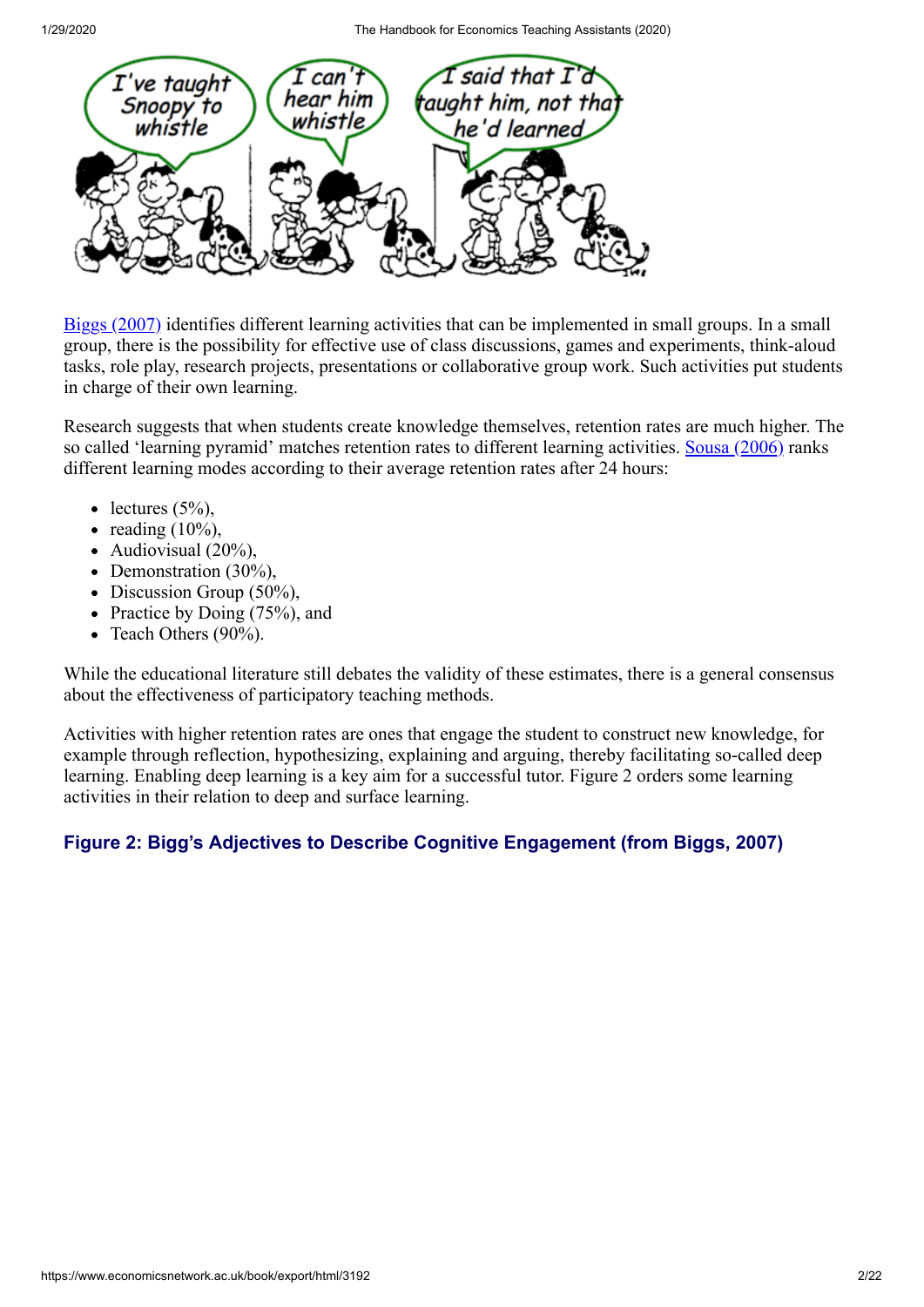| Stated in intended<br>learning outcomes       | Used in learning                              | Deep Surface | Teaching<br>challenge |
|-----------------------------------------------|-----------------------------------------------|--------------|-----------------------|
| Reflect<br>Apply: far problems<br>Hypothesize | Reflect<br>Apply: far problems<br>Hypothesize |              |                       |
| Relate to principle                           | Relate to principle                           |              | Supply activities     |
| Apply: near problems                          | Apply: near problems                          | Higher level | to support            |
| Explain                                       | Explain                                       | activities   | missing               |
| Argue                                         | Argue                                         | missing      | activities            |
| Relate                                        | Relate                                        |              |                       |
| Comprehend: main ideas Comprehend: main ideas |                                               |              |                       |
| Describe                                      | Describe                                      |              |                       |
| Paraphrase                                    | Paraphrase                                    |              |                       |
| Comprehend sentence                           | Comprehend sentence                           |              | Discourage            |
| Identify, name                                | Identify, name                                |              | inappropriate         |
| Memorize                                      | Memorize                                      |              | lower verbs           |

**Cognitive level of learning activities** 

Small groups ideally lend themselves to activities which facilitate deep learning and which can create a constructivist learning experience. Table 1 is an overview:

| <b>Suggestions for small and</b><br>medium sized group sessions | <b>Activities</b>                                                                                                                                      |
|-----------------------------------------------------------------|--------------------------------------------------------------------------------------------------------------------------------------------------------|
| Working in pairs                                                | • Prepare answer to a question<br>• Clarification of ideas<br>• Compare individual answers and arrive at a joint answer<br>• Marking each other's work |
| Working in threes                                               | • As with pairs<br>• Speaker/listener/observer                                                                                                         |

Table 1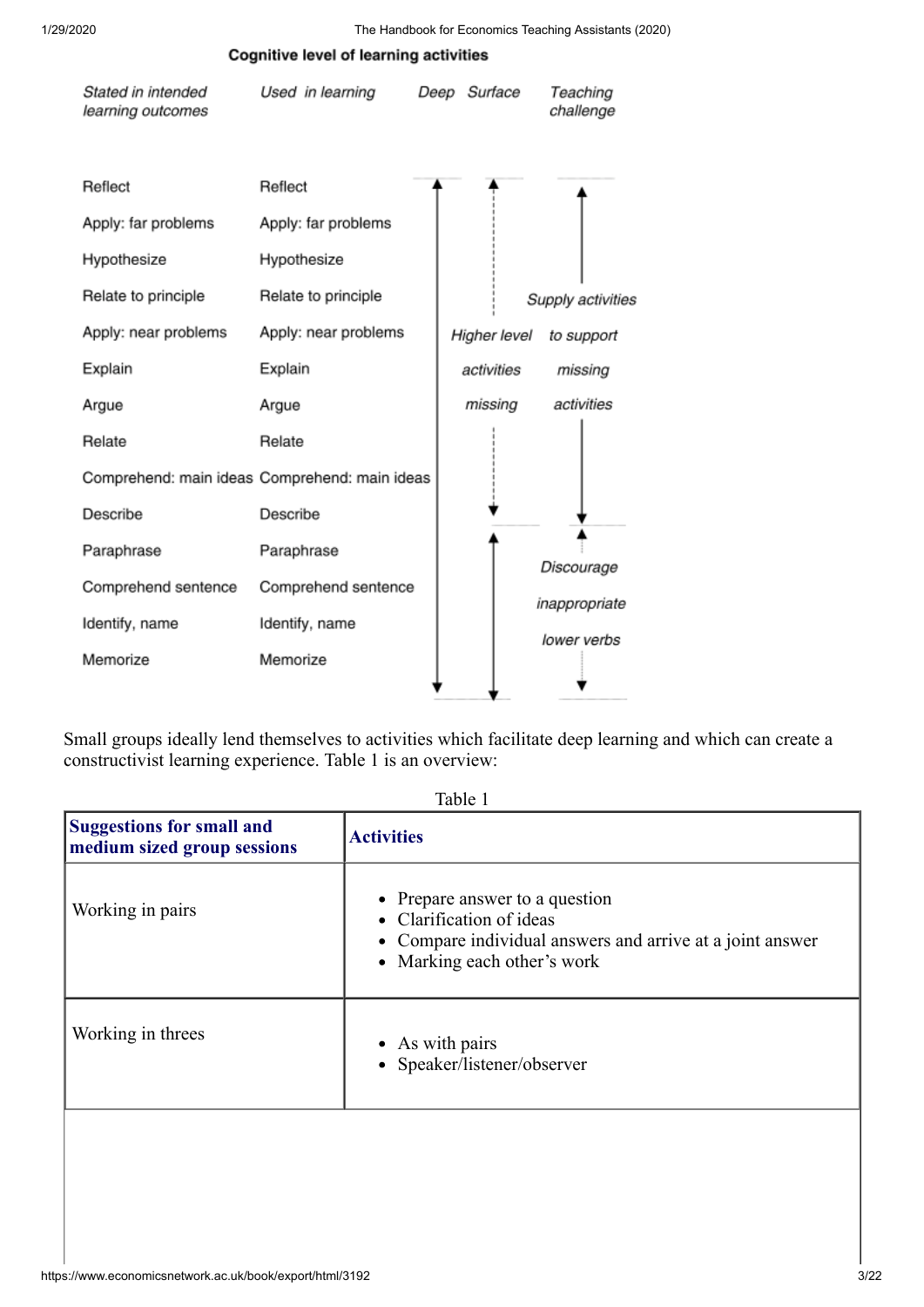| Working in fours or fives                                                                                                                                              | Debating topic and arriving at a team view<br>Preparing answer for plenary session (use of flip-chart<br>paper)<br>One or more members present team view to whole seminar<br>• Project team with division of labour                                                                                                                                                                                                                                                                                                                                     |
|------------------------------------------------------------------------------------------------------------------------------------------------------------------------|---------------------------------------------------------------------------------------------------------------------------------------------------------------------------------------------------------------------------------------------------------------------------------------------------------------------------------------------------------------------------------------------------------------------------------------------------------------------------------------------------------------------------------------------------------|
| 'Pyramid' or 'snowball group'<br>(combining groups or adding<br>individuals to groups one-at-a-<br>time)                                                               | Group problem solving<br>Bringing together and comparing work/answers/views of<br>small groups<br>Getting the different constituent groups to focus on a<br>particular aspect of a topic and then bringing the aspects<br>together to form an overall view/report                                                                                                                                                                                                                                                                                       |
| 'Fishbowl'<br>(the 'fish' discuss an issue, while<br>outside observers note criteria used<br>etc)                                                                      | • Group problem solving & discussion<br>Exploration of an issue                                                                                                                                                                                                                                                                                                                                                                                                                                                                                         |
| 'Envoys' or 'crossover groups'                                                                                                                                         | One person from each group joins a different group to inject<br>new ideas into discussion.<br>• Groups are split up and re-formed to share ideas.                                                                                                                                                                                                                                                                                                                                                                                                       |
| Formal debate<br>(four speakers, formal debate rules,<br>contributions from floor, vote at<br>the end, possibly vote at beginning<br>also and then two votes compared) | Individuals assigned roles in advance, so that they can<br>prepare their speeches.<br>• All students required to prepare the topic in advance. Then<br>groups assigned to each side and prepare their speeches.<br>Individuals then chosen by tutor or by lots to make the<br>speeches.                                                                                                                                                                                                                                                                 |
| 'Your witness'<br>(modelled on Radio 4 programme)                                                                                                                      | A panel of students is chosen, primed to represent different<br>views on a topic. Other students are given a specific part of<br>the topic to prepare and to be the 'expert'. They are called<br>upon one-at-a-time and the panel quizzes them. Tutor chairs<br>the proceedings.<br>Seminar split into several panels and the 'experts' move<br>from group to group. Each group then prepares short report<br>in the light of the evidence it has gleaned. Reports are then<br>presented to the whole seminar or handed in to the tutor for<br>marking. |
| Quiz show<br>(individuals or preferably in teams)                                                                                                                      | There are many shows that could be copied or adapted, such<br>as University Challenge, The Weakest Link, Who Wants to<br>be Millionaire? or Brain of Britain.<br>Students could prepare specific topics                                                                                                                                                                                                                                                                                                                                                 |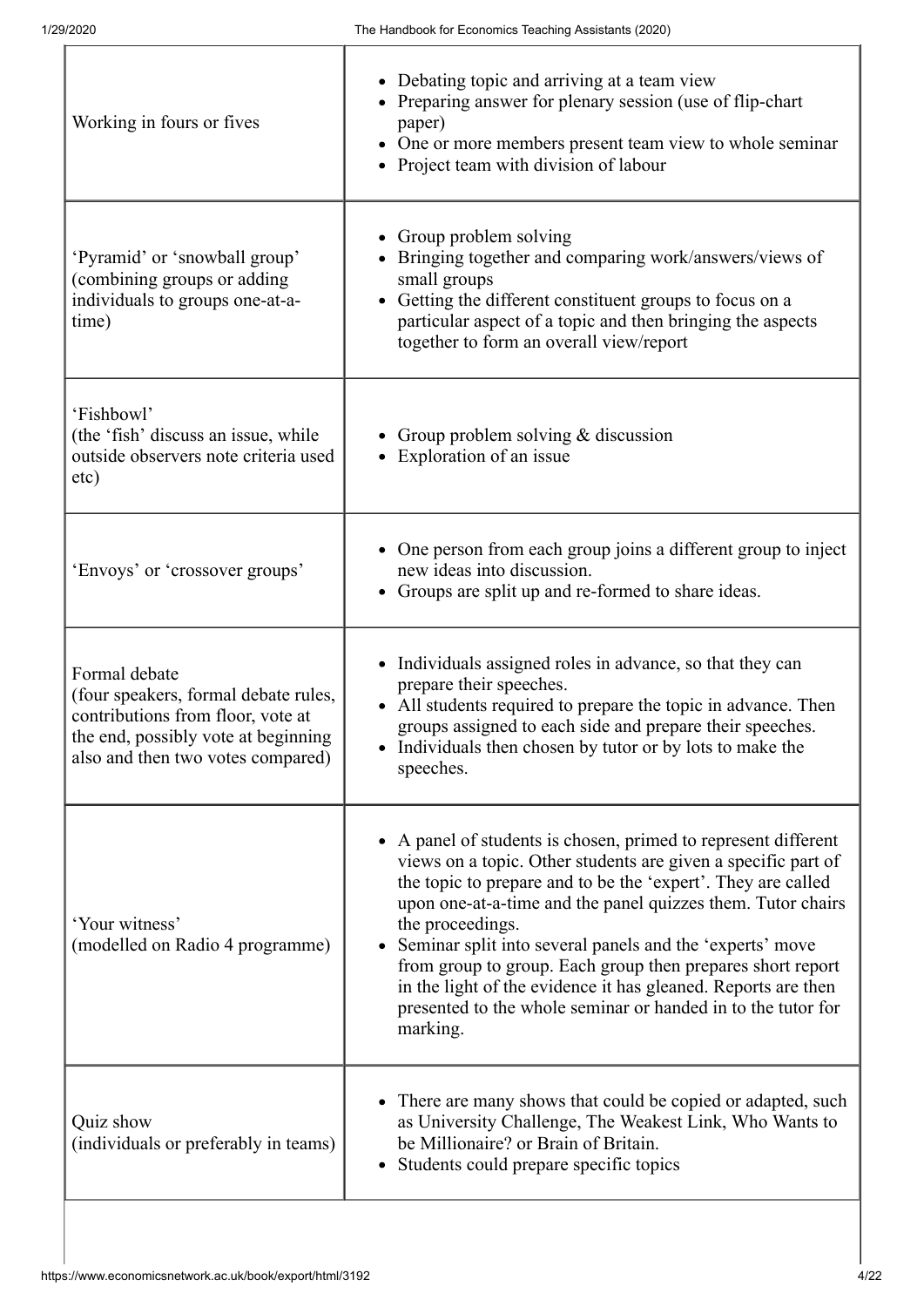| Presentation with primed<br>respondents                                                                                                                                                                                             | • An individual student is assigned to prepare a short<br>presentation/paper and one side of A4 of key bullet<br>points/diagrams/ equations, which are distributed to the rest<br>of the group in advance or tabled. Another student is<br>assigned to be the respondent. The rest of the students are<br>assigned to particular aspects of the topic and asked to<br>prepare one question.<br>• Two or more students are assigned to prepare particular<br>aspects of a topic, and then as above.<br>Advance reading is done, and then the final draft of the<br>paper is prepared in small groups, and one student is<br>allocated to make the presentation. |
|-------------------------------------------------------------------------------------------------------------------------------------------------------------------------------------------------------------------------------------|----------------------------------------------------------------------------------------------------------------------------------------------------------------------------------------------------------------------------------------------------------------------------------------------------------------------------------------------------------------------------------------------------------------------------------------------------------------------------------------------------------------------------------------------------------------------------------------------------------------------------------------------------------------|
| Role playing                                                                                                                                                                                                                        | • Students allocated specific roles and given a scenario.<br>(Examples of role playing include: price setting under<br>oligopoly, wage negotiations, international trade<br>negotiations, pre-Budget ministerial/interest group<br>negotiations.) The tutor can introduce new evidence as the<br>exercise progresses.<br>Watch a video with at least two points of view. In small<br>groups, students each take on the role of someone in the<br>video and debate the issues.                                                                                                                                                                                  |
| Game, simulation or experiment<br>(there are many games or<br>simulation exercises available)                                                                                                                                       | Whole-class games (single session)<br>Games in small groups (single session)<br>Games played lasting several weeks, where a round is<br>played either weekly or at less frequent intervals. The time<br>taken playing a round in class may be only a few minutes.<br>Much of the playing/negotiation can take place outside the<br>class.                                                                                                                                                                                                                                                                                                                      |
| Computer lab session<br>(using instructional software, such<br>as WinEcon, or using data sets<br>and/or statistical packages: see<br>Economics Network site for details<br>of software)                                             | Tutor-led. Tutor introduces the software (maybe using a data<br>projector) and then students work on an assigned task,<br>individually or in pairs.<br>Tutor-supported. Students work at their own pace and the<br>tutor is available or provide support of the student is stuck or<br>has questions.                                                                                                                                                                                                                                                                                                                                                          |
| Virtual seminar<br>(distance-based learning, using<br>chat room facilities of a virtual<br>learning environment/conferencing<br>system, such as Blackboard or<br>Moodle: students contribute from a<br>terminal on site or at home) | • Tutor-led, real time. Students log on at a particular time and<br>then the tutor leads a debate, with students contributing on-<br>line. Can be done anonymously, with students identified by<br>number or fictitious name. Seminar can last for a normal<br>period of time.<br>• Tutor-led, open time. Student log on when they please and<br>contribute postings to a debate.<br>• Student-led (no tutor present): either real time or open time.<br>Tutor can come online afterwards to post comments.                                                                                                                                                    |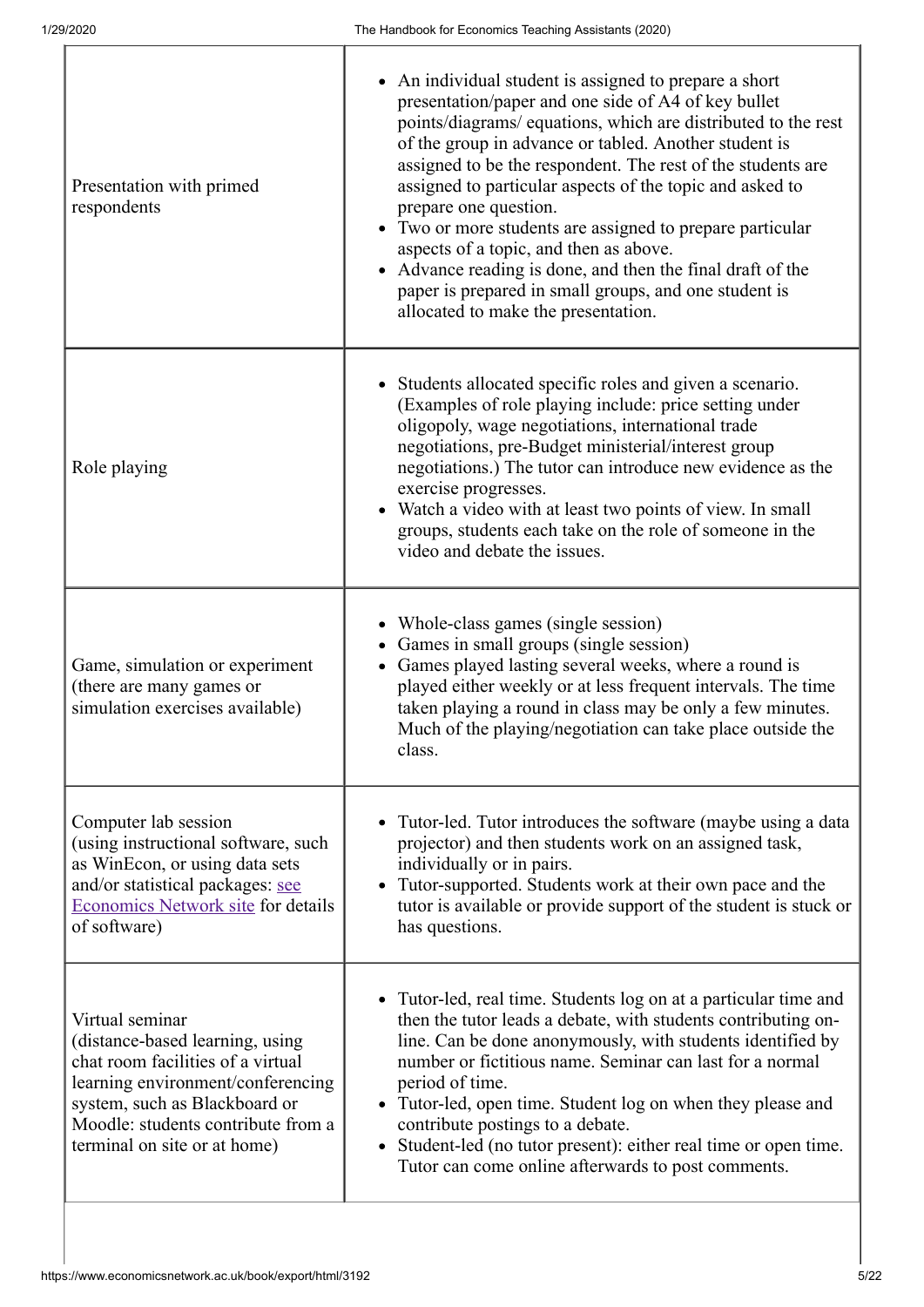While implementing many of these activities may seem daunting at first, they are likely to improve student learning immensely. In addition, they are fun both to organise and perform in the classroom.

# **3. How to approach small group teaching**

## **3.1 The role of the teaching assistant**

"Teachers should guide without dictating and participate without dominating."

C.B. Neblette

It is often tempting to plan a small group teaching session where the onus is always on the tutor: maybe to revisit material covered in large group teaching sessions and then to provide answers to problem set, or to even 'lecture' new material to the students. In fact, if we always talk, there may also be less risk of students asking challenging questions.

As highlighted elsewhere in this chapter, students may also be temporarily relieved that the onus is not on them. However, students are highly unlikely to engage properly with the material taught in such a tutorial, and are unlikely to experience deep learning. To facilitate such learning, the role of the tutor is instead to organise the session, facilitate discussion and learning, and hopefully to inspire students. One way to do this is to demonstrate to students what fascinated you in economics, motivating you to teach and research the subject.

Tutors need to plan activities which make students responsible for learning. These may be discussions, group work, student presentations and many more, which we discuss throughout this chapter.

A recurring theme of this chapter is that to facilitate interaction and learning requires careful *planning*. Activities and stimuli for the students should be planned, but at the same time sufficiently flexible to accommodate the students' learning journey. This is hard to do while preserving the overall coherence of the session. In this sense, your role is that of a moderator who guides and structures the students' learning journey. Alongside activities and stimuli, tutors may need to present some material, but this should not be the principal focus of the tutorial.

The tutor's role is an incredibly important one. For students to willingly engage, they must feel at ease contributing. The tutor's role extends to providing helpful comments and suggestions, encouraging students to work effectively with their peers. This might require the tutor to lead initially and then increasingly facilitate student discussion and contributions. The objective is for students to have the confidence to ask questions, not only of the tutor, but of each other, and of the economics discipline. The tutor's role is certainly not easy, but it can be immensely rewarding.

Finally, tutorials are ideal for fostering students' transferable skills, including the ability to think critically, work effectively in small groups, present and articulate their ideas. The lack of such skills is a recurring [complaint of employers when hiring economics graduates \(for example in the Economics Network](https://www.economicsnetwork.ac.uk/projects/surveys/employers14-15) Employer Survey).

# **3.2 The first session**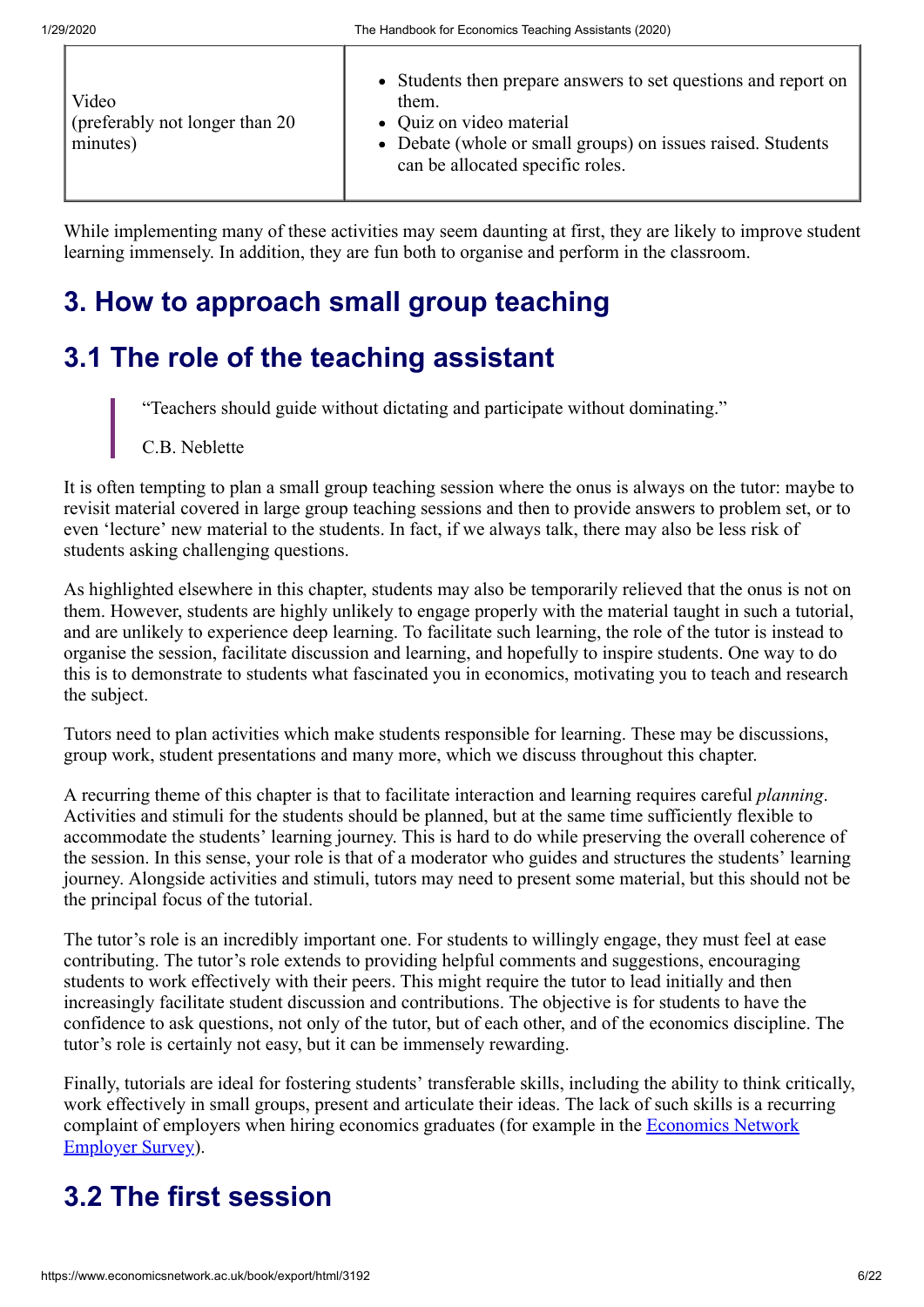However familiar you are with your subject, the first session teaching it can be daunting, especially where the tutorial is interactive and students are unfamiliar with the tutor and potentially each other. Ultimately teaching is partly a performance, and we need to appear confident even if we do not always feel so. However, confidence needs to be balanced with approachability. Students should always feel that they can speak to tutors.

Students expectations about the module and the tutor are largely formed in the first session. Moreover, student perceptions display inertia — it can be very difficult to change students' views about the module later on. During the first class, the tutor can set the tone and familiarise students with the 'rules of the game'. When this is done properly, the learning atmosphere is more likely to remain positive throughout the term. So the first session needs to be planned carefully. If you have a session during the first week, when little material has been covered, this can be a great opportunity to use the time to get to know each other and create a good learning atmosphere.

Things to include in the first small group teaching session (see also [Section 4.7\)](https://www.economicsnetwork.ac.uk/47):

- 1. It seems a basic point but do not forget to introduce yourself; not only your name, but also how you can be contacted.
- 2. Ask students to introduce themselves. Wherever possible it is immensely helpful to learn student names. Students appreciate it, but it may be particularly helpful if a student has problems. By knowing a student's name you can more easily access further support services or resources for a student.

It will be useful to find out more than a student's name. Student cohorts can be very diverse. There may be students in a class studying for different degrees, with different previous qualifications, very different motivations for taking a class etc. Hence, it can be invaluable asking students about, for example, the degree that they are enrolled on, their quantitative background etc. This can be done verbally, using Personal Response Systems (clickers) or software that allows students to answer questions using mobile devices. If technology is used, this can serve as an introduction to technology that will be used in subsequent tutorials. It can also be done by a short activity, which introduces students to the active learning tasks they will encounter in the module.

### **Teaching Tip:**

Consider asking students to interview their neighbour and then present their peer to the class. This way students already practice presenting and speaking up, something which you as an instructor will expect them to do on a regular basis.

- 3. Students should all receive information on their modules, in the form of a module handbook. However, it may still be very valuable to spend a few minutes checking that students know where to get the learning resources they need for the module, understand the structure of the module, as well as how and when they will be assessed.
- 4. Finally, set expectations of what is required of students and what will happen in sessions more generally. If it is not acceptable to come to class late, then indicate this. Similarly, tell students if you expect them to turn mobile devices off. Most importantly, tell students to what extent you expect them to participate in class. Prepare students for group work, for giving presentations, or for coming to the front of the class to discuss answers on a whiteboard.

Make clear to students if you do not plan on covering all material, for example all questions on a question sheet or everything from the book chapters, in every session. You should make sure that students know what they are expected to do on their own and whether you will focus on only the challenging content or questions. Crucially, make clear to students what work they are expected to do before coming to the session, as well as after.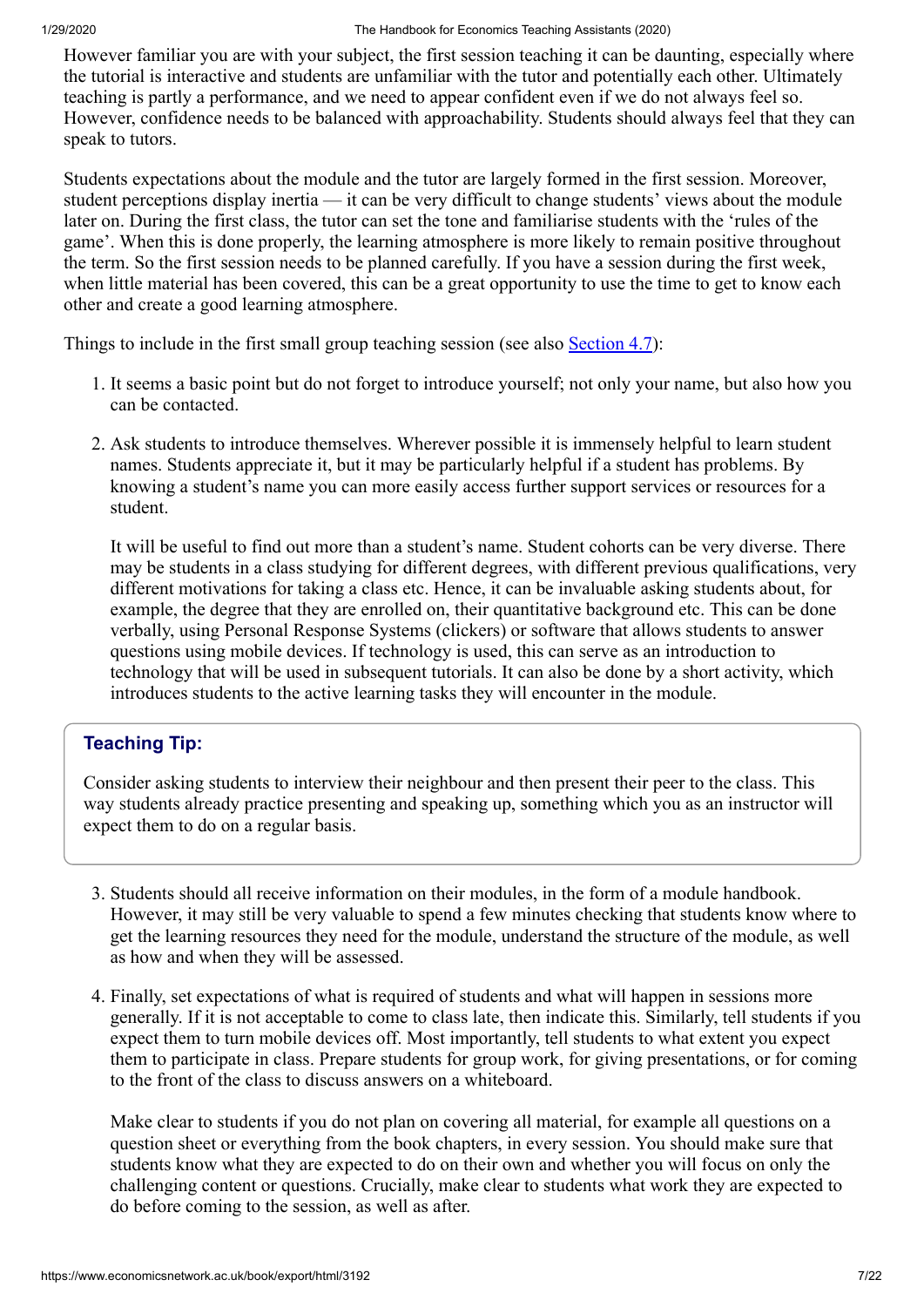### **Teaching Tip:**

Having noticed that students increasingly were forgetting to turn their mobile telephones off or turn the ring tone to silent, invariably leading to disturbances when a telephone rings, I established a rule: if anyone's mobile (including mine) rings during class they have to bring sweets / chocolate / biscuits for the rest of the group to the next class. I have found that I do not even need to police the rule as students themselves are very keen to identify fellow students who should bring treats.

## **3.3 Planning a session**

Every teaching session, assign some time for a proper introduction and a conclusion. Even though tutorials often seem too short, we must take time to introduce the subject, check that students are comfortable with the concepts to be discussed, and make sure that students are clear about how the lecture and tutorial complement each other.

"It looks as if there is not much communication between lecturer (module organiser) and class teacher. Often the class teacher is unaware of the progress made on the module or of what and how some material has been taught in the module."

As highlighted above, students complain if they see no link between lecture and tutorial content. However tempting, avoid 'diving into' solving problems or delivering core material, even if concerned about limited class time. Similarly, always end by summarising what has been covered, any follow up work expected or that might be beneficial to students, and if possible, linking material covered with later material in the module.

Generally, take care to explain to students what is expected of them, not only during a teaching session, but also before and after in terms of work. Also try and provide an appreciation of how material is covered in the module. At university there is a much greater onus on the student to engage in independent learning. Students do not always appreciate what this entails, especially first year undergraduates who will have been more closely guided prior to university. The first class may be a particularly crucial time to get students thinking about this.

Individual sessions are part of the larger learning journey students embark on. Be it a lecture, a class or an online activity, the question arises how individual teaching sessions fit together.

### **Teaching Tip:**

Do not view small group teaching sessions as stand-alone events. Rather, consider — and communicate to students — how they fit with previous and future teaching sessions in the module.

When thinking about sequence, first think about the aims of the individual teaching session within the larger context of the module (i.e. does the session introduce new material, does it take up ideas from the last lecture(s), etc.) and then consider what students should do before and afterwards. A guiding question when planning teaching should always be what students do before, during and after the session.

Table 2 summarises some ideas about student activities before and after the session.

| Table 2              |
|----------------------|
| <b>After session</b> |
|                      |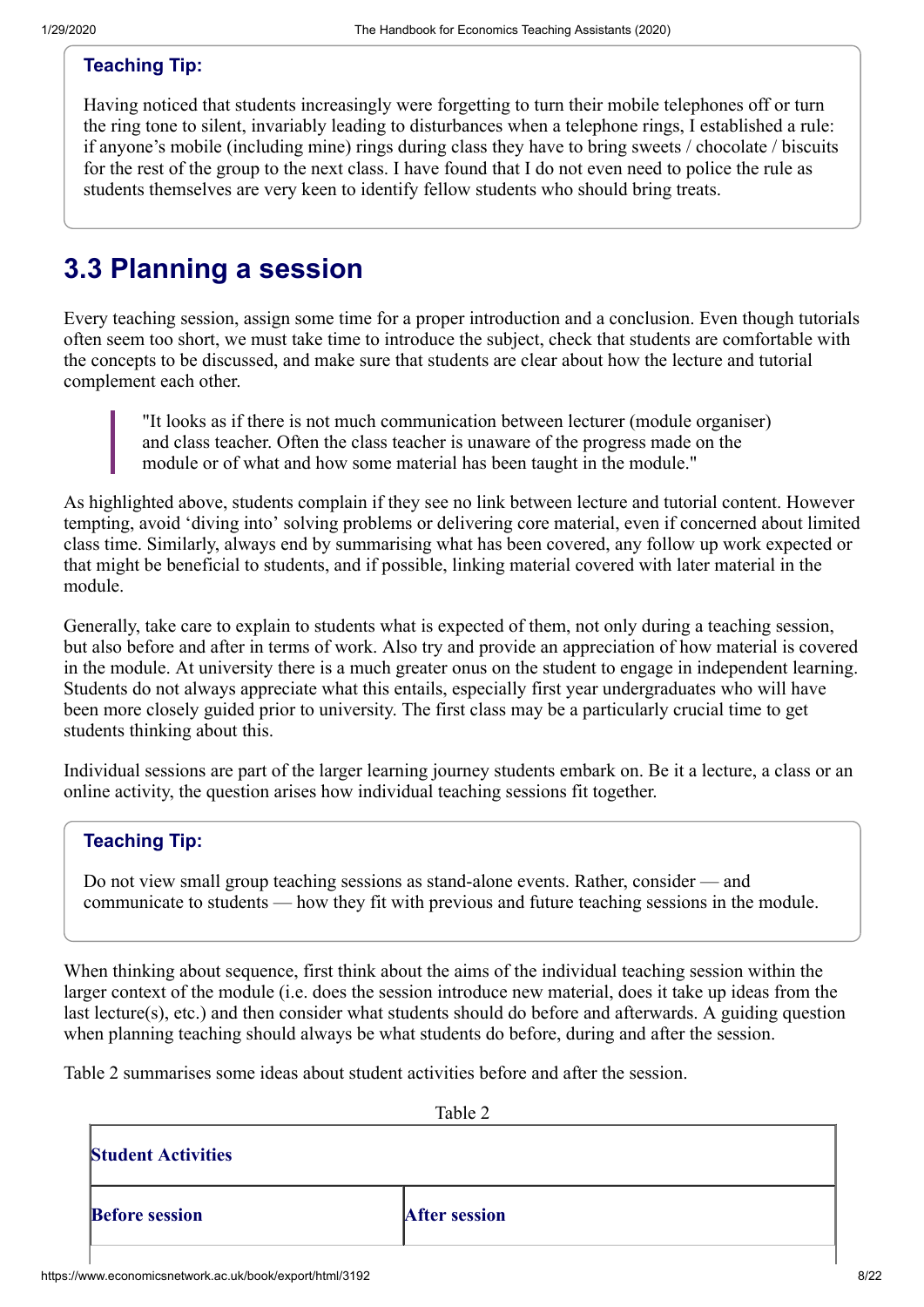| Check understanding of lecture material | Extend beyond core reading                              |
|-----------------------------------------|---------------------------------------------------------|
| Make notes on further reading           | Check notes are complete on a topic                     |
| Attempt relevant online quizzes         | Check question sheet answers are complete               |
| Prepare answers to set questions        | Collect relevant past examination questions             |
| Consider applications / examples        | Attempt past examination questions                      |
| Formulate questions for the tutor       | Check understanding of how a topic 'fits' into a module |

# **3.4 Teaching question-based problem sets**

Most commonly economics tutorials provide students with the opportunity to develop the knowledge gained in lectures. Each tutorial relates to particular lectures and students are required to prepare answers to a set of problem set questions either in advance or during the session. Such problem sets are common for technical material, including model work and derivations. However, they can also be used for interpretive material, where essay-type short answer questions are set on — for example — an assigned reading.

It can be tempting for a tutor to simply go through the answers to the problem set questions on the whiteboard at the front of the class. Students often seem to favour this, as the onus is on the tutor to provide solutions. There are several problems with this approach. Learning happens best when students construct knowledge. As discussed in [section 2,](https://www.economicsnetwork.ac.uk/2) retention rates and understanding remain low when students copy results without attempting the questions themselves. Furthermore, this is a very expensive mode for just 'giving out sample solutions'. In fact, printing solutions and running an office hour in case a student has questions may be an easier way of achieving the same goal. In addition, if the tutor presents the answers to all the questions set during the teaching session, students have less incentive to prepare the work prior to coming to class, or even to attend class.

Interactive and engaging teaching sessions, by contrast, encourage students to prepare for sessions in advance, will help students identify material that they find difficult, will facilitate 'deeper learning' and thus improve recall at a later date.

When planning a problem-set based teaching session, work through the question sheet and consider which questions to cover. Do not feel under pressure to go through every question but if you decide not to discuss particular questions make sure you explain to the students why you chose not to cover certain questions. Potentially coordinate with other tutorial teachers and discuss the fact that you will not cover all aspects with the module leader. However, also be prepared to be flexible. Ask students which questions they found most challenging, either during class with a show of hands or online voting or in advance of sessions; this information will help you prepare.

Plan approximately how much time to spend on different activities in the session. For example, you may want to allot time for students to check answers with each other; to prepare answers to present to the rest of the group; to play a short, illustrative economics game etc. Consider whether sessions can be planned so that there is a mix of individual, small group, and whole class activities, so as to keep students engaged.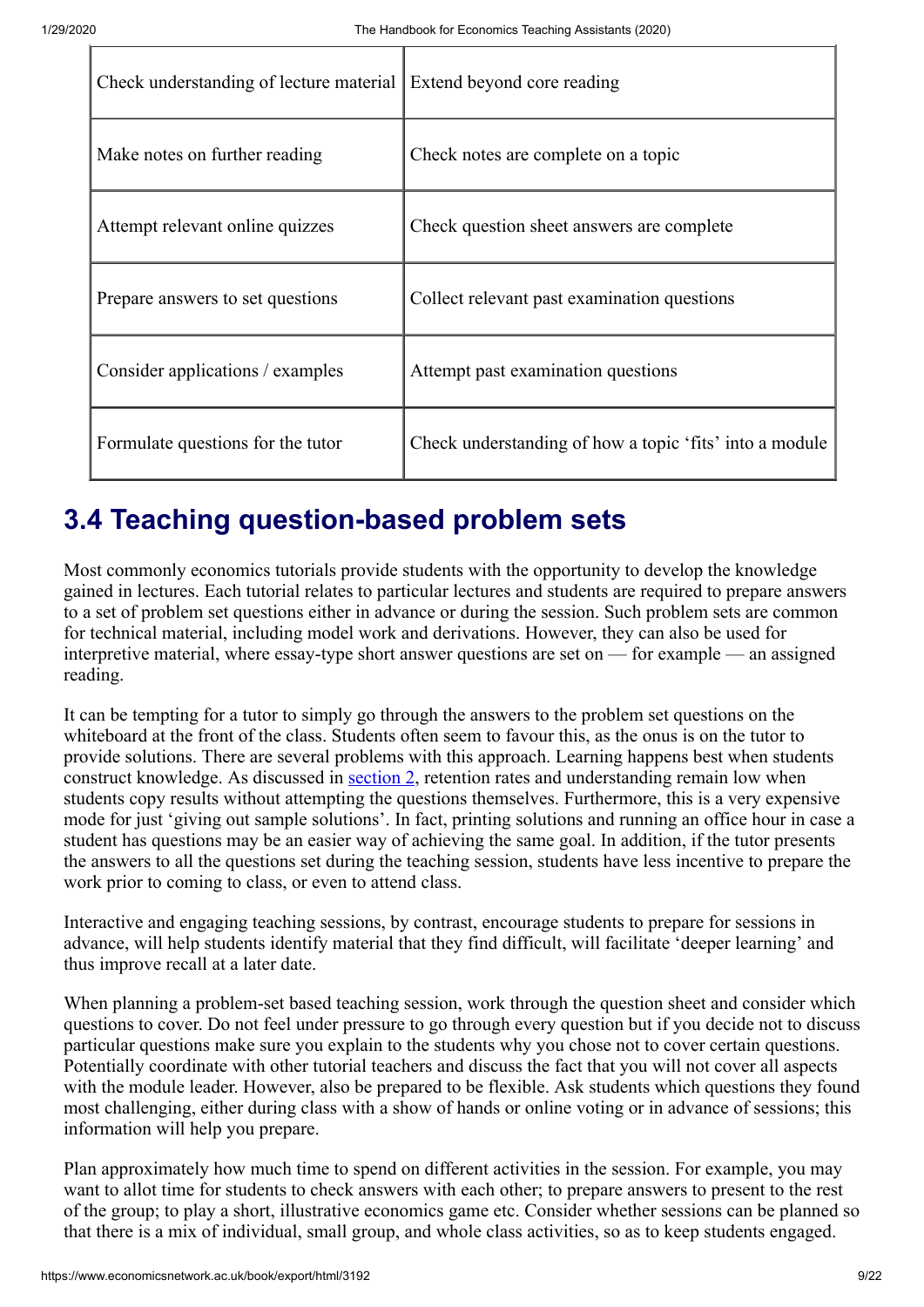"Spoon feeding in the long run teaches us nothing but the shape of the spoon."

E. M. Forster

Evidence (for example *[Springer](https://www.economicsnetwork.ac.uk/refs#springer1999) et al.* (1999)) points to benefits for students working in small groups, The question therefore arises of how we can get students to work effectively in such settings. In the following boxes we share some ideas on possible approaches. Remember, for any interactive teaching session, it is vital to plan carefully in advance.

### **Group work:**

Ask students to work in small groups — each group may work on a different question — with each group expected to present their answer to the rest of the class. To save time, the student groups can be asked to prepare their presentation prior to the session so that minimal class time needs to be spent by groups. If presentations on different questions are prepared in advance they can be uploaded to the Virtual Learning Environment (VLE) to create a bank of student answers. However, the answers should be checked by the tutor for accuracy before being uploaded.

Once students gain confidence from presenting their work in groups, it is easier to ask them to contribute individual answers.

### **Student Discussions:**

Especially effective for interpretive sessions, this is good for getting students to reflect on different sides of an argument. Students could be split into two groups (there are several ways of forming groups and you may wish to mix them up) and each group asked to reflect on arguments for a specific position. Make sure students use economic evidence to support their arguments. It is vital to ensure the level of the discussion is appropriate to the academic setting. Let students prepare a 5 minute speech to formulate some of their arguments and then start the discussion. During the discussion, your role is one of moderator. You may allocate speaking time, ask groups directly how they would counter a specific argument, ask clarifying questions etc. You may also stop the discussion for a short time to review some economic arguments.

### **Teaching Tip**

For example, a discussion about the appropriate amount of abatement to combat climate change may be put on hold when students talk about discounting. You as an instructor may review the concept of discounting before getting back into the discussion. It is your role to clearly define the learning outcomes (the concepts and arguments the students should grasp) and moderate the session to achieve these.

### **Role Play:**

Role Play could be a variation of the student discussion. In particular, you could assign specific roles to students.

### **Teaching Tip**

In a discussion about environmental damage after a large oil spill I once let students discuss ways of estimating compensation payments to local fisheries. I assigned the role of the oil company, an economist, an environmentalist, and the local fishery to different groups and 'played' a discussion about the appropriate compensation payments. The exercise enables students to reflect about different approaches to calculate economic value and that the choice of method and aspects to include may strongly depend on personal preferences.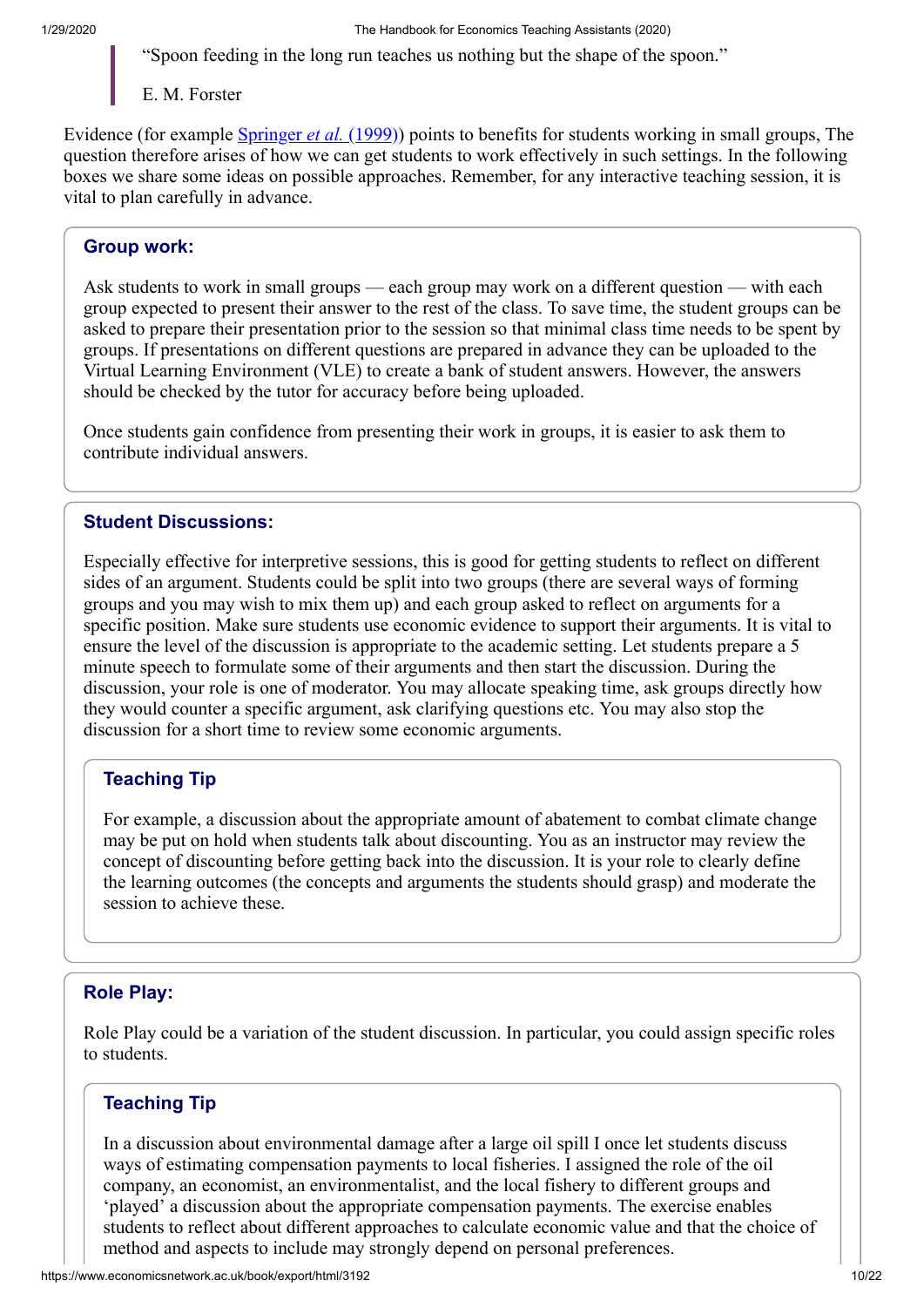### **Student Presentations:**

You may ask your students to prepare presentations on a specific topic or a research paper, where you use the questions in the problem set to guide the flow of the presentation.

There are several advantages to letting students present problem set answers. First, the problem set questions can be micro-tuned to assure a specific flow of the presentation. Second, by explaining to others, students can show whether they have really grasped the concepts and workings of a model. Third, the students gain transferable skills important for the workplace. In principle, student presentations can be used for both interpretive and more quantitative material.

Students can either present answers by themselves or in small groups. In the first case, students may be asked to prepare material, for example read a research paper. A first question could be to summarise the article in a few sentences. One could then pick out specific concepts and questions and let students reflect on these. For more technical material, one could ask students to prepare a short presentation of a specific technique, explain the steps of a derivation or use a graphical model to run through a specific economic argument.

As an instructor, you want to make sure the whole group is engaged, rather than one individual. This can be easily achieved by stopping the presentation and asking the group questions like: "Why did the student do a specific step?", "What is the potential problem with this approach?" or "How else could we have answered the question?". The structure of a problem set may also lend itself to mixing up presenters.

### **Teaching Tip**

Instructors often claim it is difficult to get students to the board. One way of achieving this is to ask students first for an answer. If the answer is correct, congratulate the student and ask if she/he could write it up on the board. Once in front of the class, the student can be asked another question.

## **3.5 Revision classes**

Revision classes need to be prepared carefully. It is tempting, especially as teaching draws to a close, to think that all that is required is to turn up and answer student queries without divulging too much information about the forthcoming assessment. However, revision classes require careful planning and preparation to ensure that students gain as much benefit as possible.

First, consider if there is any information (other than the topics of unseen assessments that students invariably ask for!) that can usefully be provided to students. Examples include:

- A brief overview of the overarching structure of the material covered in the module
- Guidelines as to the format of a forthcoming assessment and any information that will be provided, for example an equation sheet, copies of statistical tables etc.
- Past assessment questions
- Specimen past answers
- General assessment feedback documents that were circulated to students who sat the assessment or examination previously
- Module or assessment specific marking criteria
- Details of the marking process
- Resit provision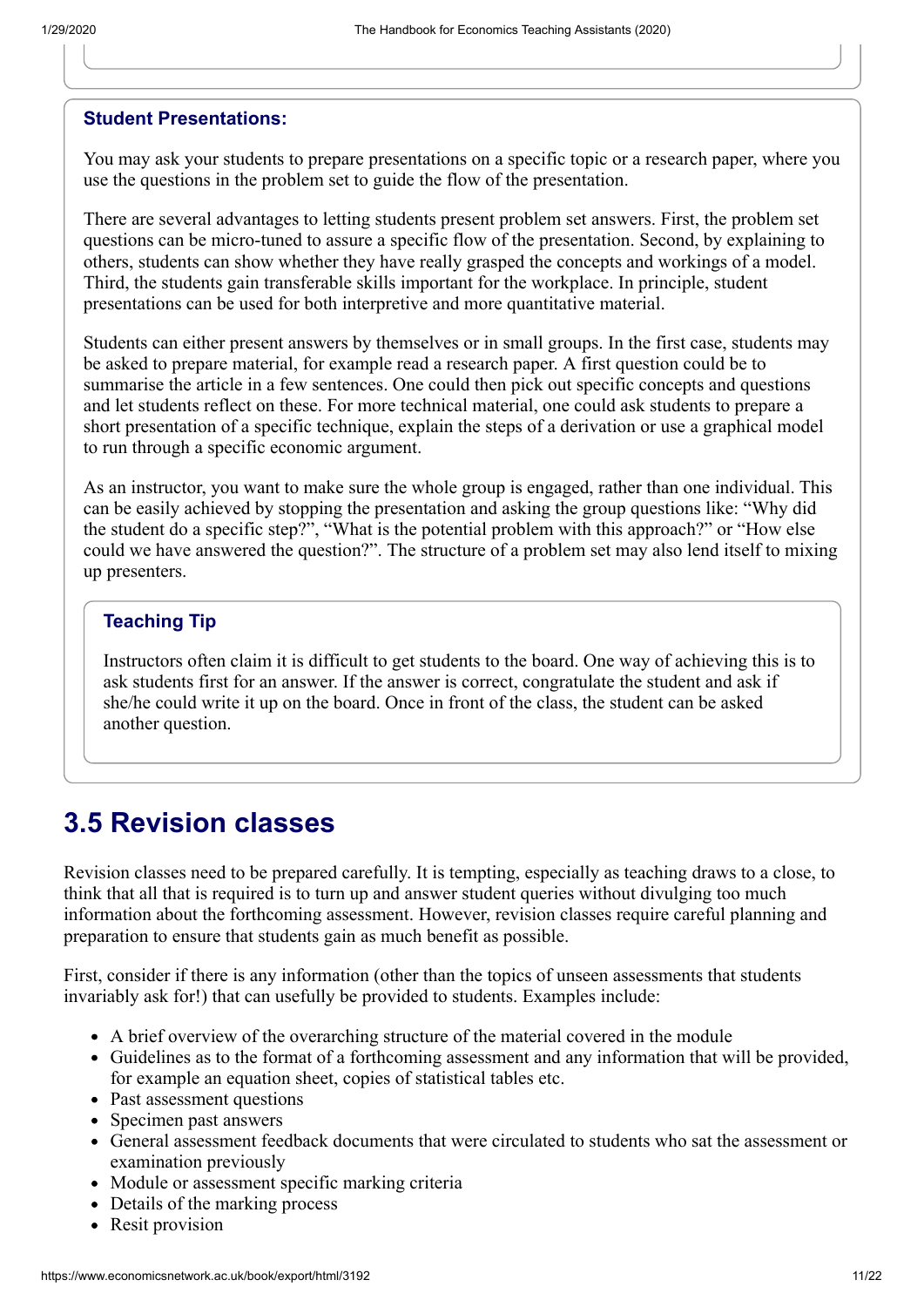We often assume that students are informed about the format of assessments and marking criteria, but we should not lose sight of the vast quantity of information that students receive. When providing information, such as the items suggested in the list above, also set aside time to talk through the documents, and give students an opportunity to ask questions. For example, marking criteria statements may be easy to understand for an academic or teaching assistant, but challenging for students.

Students may not be aware of the rigorous marking procedures in place in universities. It can be reassuring to students to know their work is marked by one (internal) marker, with at least a sample marked by a second (internal) marker, with a sample also being looked at by an external examiner. Further, that attention is given to the distribution of marks across a cohort and any papers that receive marks close to classification borderlines are given particular attention at multiple stages of the marking process.

Check whether any past scripts have been saved and whether former students gave permission for anonymised answers to be circulated. Students often find it enlightening to see examples of good and weak answers by former students. Examples of high quality work can inspire students to do well, while both stronger and weaker past work, alongside marking guidelines, can help students appreciate what is expected of them.

Consider whether you would like students to undertake any specific activities in advance. To help both tutors and students prepare, students can be invited to submit questions in advance for consideration. Similarly, students can be asked to prepare draft answers to previous years' questions.

### **Teaching Tip**

Consider using an online forum to collect questions. In such a forum students can also answer questions of their peers. This will facilitate student discussion and enable students to explain material to others, which is the ultimate check of whether the material has been truly understood.

Ideally a revision class should remind students of the overall narrative of a module and provide students with an opportunity to clear up any niggling doubts about material covered, while providing an opportunity for them to appreciate what is required for a first class / distinction level answer. Revision classes should be interactive with lots of opportunity for students to ask questions and contribute.

### **Teaching Tip**

A competitive element can also be introduced. Asking questions using personal response systems or mobile devices can help students discover where they may have gaps in their knowledge. Similarly, a team game based on 'Noughts and Crosses' can be used to encourage students to answer questions and also set questions for another team, in so doing offering an additional opportunity for students to revisit their module notes. This game is outlined on The Economics Network website:

[https://www.economicsnetwork.ac.uk/showcase/elliott\\_0x](https://www.economicsnetwork.ac.uk/showcase/elliott_0x)

Consider whether to recommend specific activities for after the class. Students know they need to learn material but may less clear about how to learn. A student may take in little from reading a text book for even an hour, and may need suggestions as to how to vary their revision activities. Consider recommending any of the following:

- Diagram drawing practice
- Self-testing on frequently used mathematical or statistical methods
- Past question practice, maybe writing essay plans rather than full essay answers
- Reading relevant recent newspaper articles for illustrative examples to support answers
- Revising with other students
- Discovering academic references beyond those recommended on module reading lists.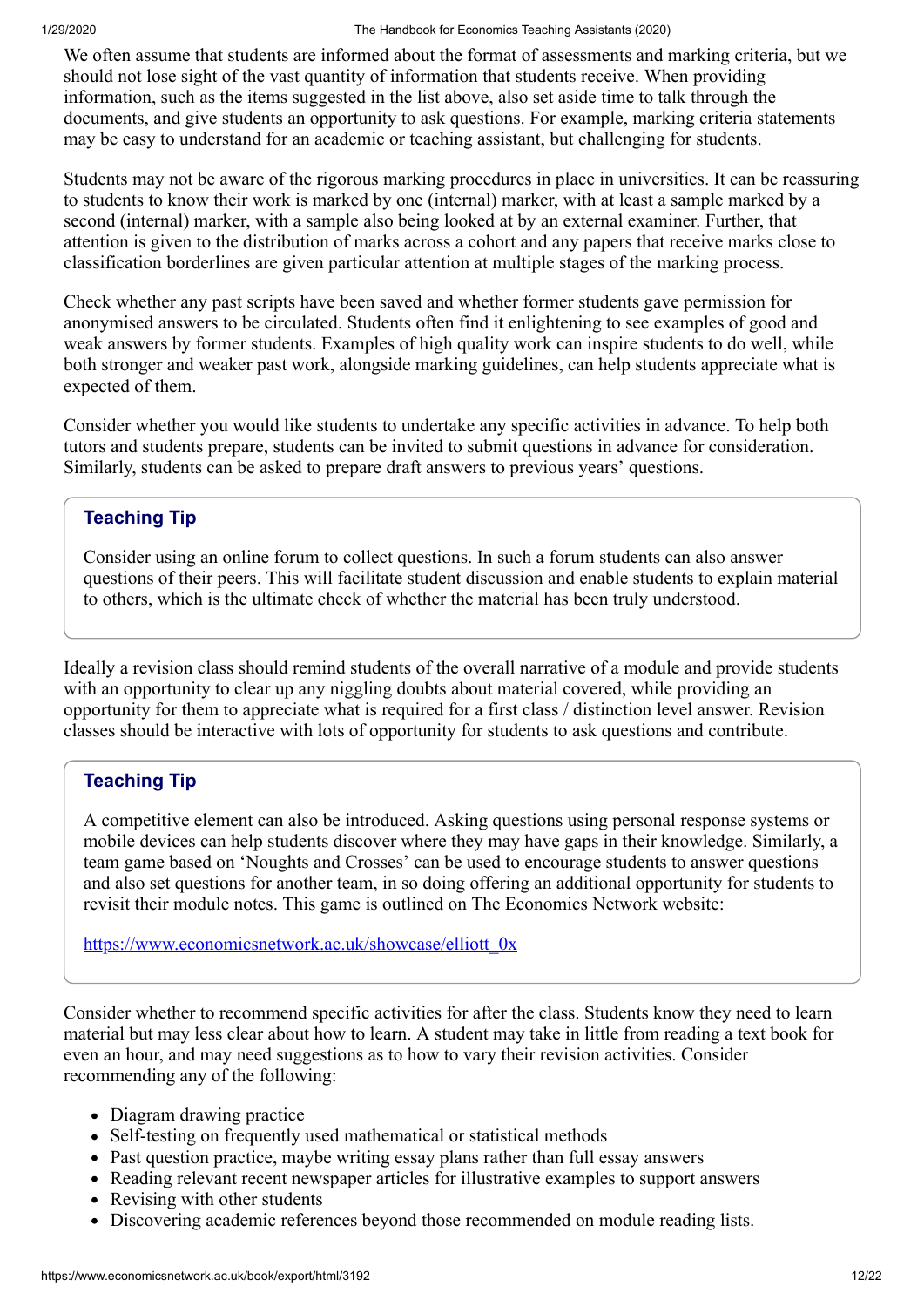### **Teaching Tip: Reviewing previously submitted work**

One activity that students find hugely beneficial is reviewing work previously submitted by students. This could be work submitted for module assessments or answers to past examination questions. You must remember to get students' permission to use their work and ensure it is anonymised. Give examples of very good and also weak answers. Students can be asked to read answers in advance or in class, and then asked as a group to comment on the strengths and weaknesses of the answers, offering suggestions as to the appropriate marks. Consider doing this in conjunction with the marking criteria. The resulting discussion is often very lively and revealing to students, highlighting what is expected of them.

*"I found the evaluation of previous projects extremely helpful in understanding what was wanted from me - it would be great if other courses took this up!"*

## **4. The skills of the class teacher**

As a class teacher you will need to hone your personal and communication skills. In particular, your listening skills, questioning skills, ability to give complex and difficult explanations and your ability to end classes effectively. This section includes some advice in these areas.

# **4.1 Effective listening**

- 1. Try to keep an open mind and listen to what is actually said.
- 2. Listen for meaning. For example a student maybe asks you a muddled question about a small detail. Actually, what s/he may be telling you is that s/he is completely lost and doesn't understand this at all - or this student may be dyslexic.
- 3. Try not to pre-empt what a student is saying, by cutting them off mid-question and giving them an answer to a problem as you see it. As much as possible, let them explain their uncertainties and confusions. According to a reasonable body of the Higher Education research literature, concept development often requires that students first understand how new ideas presented fit in relation to what they already know, and IF the new concept requires them to let go of some previous understanding, this needs to be actively acknowledged (ie: you can't simply overlay a new and contradictory set of ideas before the old ones have been explored and deconstructed).
- 4. Try to find a workable balance between, on the one hand, thinking ahead in the discussion in order to maintain the flow and focus and, on the other, being overly directive and forcing the discussion along your set path.

# **4.2 Questioning skills**

There are a number of techniques you can use to encourage students to ask questions and to open up discussion.

The most obvious is to draw on students' questions and comments and to enlarge upon them with your own remarks. What do you do if the subject matter is new and your students are too?

You may want to jot down several statements or questions beforehand and use these as a springboard.

For many quantitative subjects, you may want to plan out a sequence of short questions aimed at helping students work their way through a problem, or grasp a better understanding of a theory or model. A number of class teachers in Economics, Maths, Statistics and Accounting and Finance use this approach. Some will go round the class more or less sequentially, so students know when their "time" to answer is approaching and can prepare. Others take a more random approach, calling on people by name. Yet others ask questions to the group as a whole, and let whoever wishes to respond.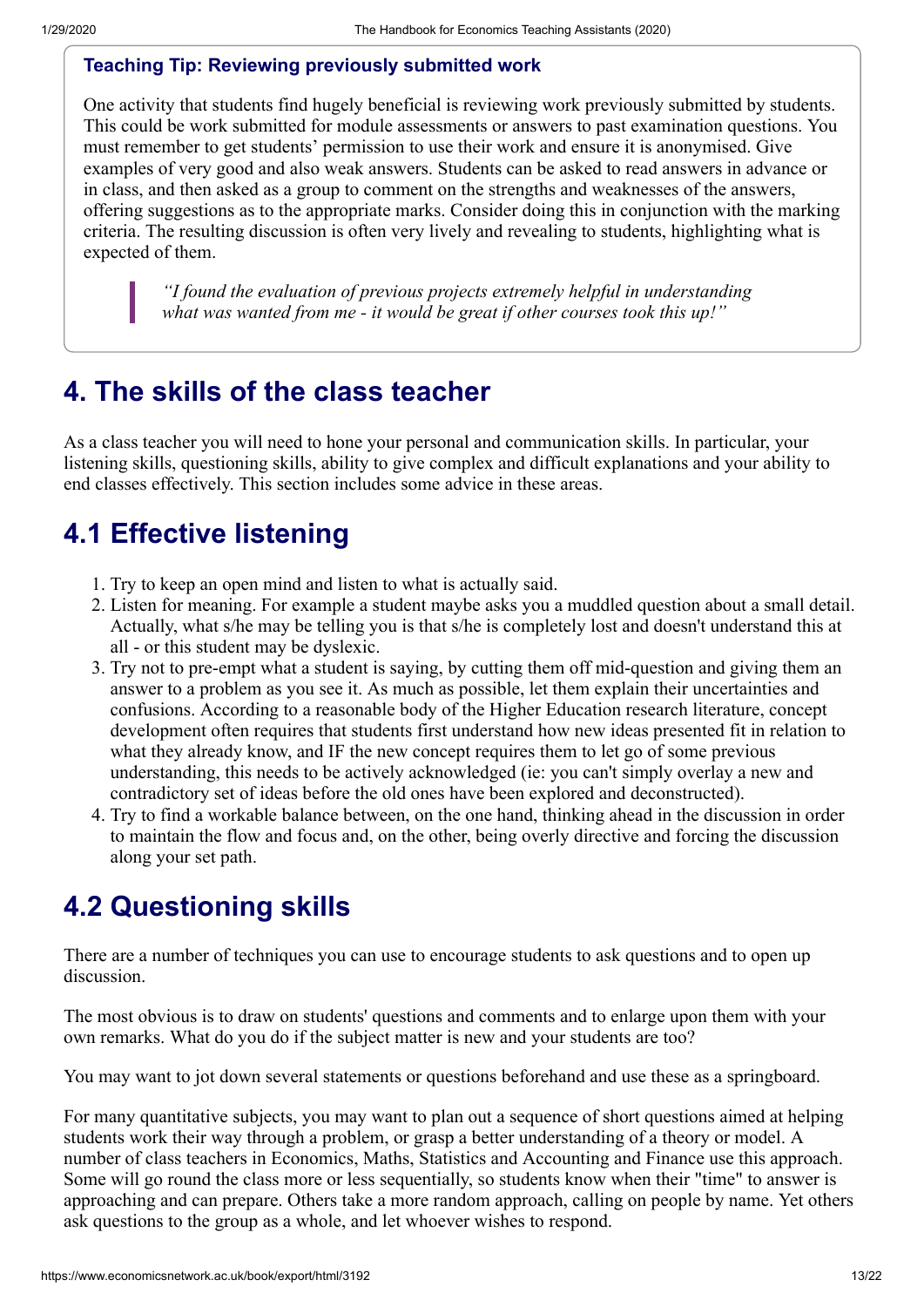This issue, of whether or not to call on students individually and by name to contribute to the class, is one of the more controversial aspects of questioning. Clearly tutors have different styles and students will have varied expectations. The advantage of addressing individual students is that you can tailor comments and make interventions that are appropriate for specific students. It may be a way of involving a very quiet student who you know has useful contributions to make but finds it difficult to raise them in the class. However, great care should be used when 'spotlighting' students. If some students think that they may be 'picked on' to answer questions it may make them very uncomfortable in the class and less able to think and work out their own position or solution. (This may particularly affect the non-native speakers of English in your class and those with disabilities.) This may also have a knock-on effect on the other students and so the positive atmosphere in the class can be eroded.

If you choose to use a direct questioning approach it is also sensible to think through what you will do when a student cannot answer your question or gives a muddled or an incorrect response. It is likely to fall to the tutor to 'rescue' the situation and in some circumstances to help re-build the confidence of an embarrassed or flustered student. Because of these potential difficulties it is, therefore, suggested that you do not ask individual students to answer your questions so directly until you have established a good rapport with your class and you have got to know your students better.

With more discursive subjects, it is generally preferable to open up discussion with open-ended questions which will get students thinking about relationships, applications, consequences, and contingencies, rather than merely the basic facts. Open questions often begin with words like "how" and "why" rather than "who", "where" and "when", which are more likely to elicit short factual answers and stifle the flow of the discussion. This more closed questioning approach tends to set up a "teacher/student" "question/answer" routine that does not lead into more fruitful discussion of underlying issues. You will want to ask your students the sorts of questions that will draw them out and actively involve them, and you will also want to encourage your students to ask questions of one another. Again, it is for you to decide whether to call on students directly, or leave the discussion and discussant "open". Above all, you must convey to your students that their ideas are welcomed as well as valued.

Very occasionally you may have a student in your class who suffers from more than the normal level of anxiety or shyness when called upon to contribute to the class discussions or to present their work. In some circumstances this may be related to a disability, or to language proficiency. Treat such situations with sensitivity and if appropriate seek specialist guidance.

## **Top Tip**

"On the introductory workshop we heard about a discussion technique that works well for me. I ask a question, I then ask the students to write down their answer and then compare it with the person sitting next to them. I then ask the question out loud to the group again and I always get someone happy to kick off the discussion."

There are a number of pitfalls in asking questions in class. Here are the four most common ones:

- 1. Phrasing a question so that your implicit message is, "I know something you don't know and you'll look stupid if you don't guess what's in my head!";
- 2. Constantly rephrasing student answers to "fit" your answer without actually considering the answer that they have given;
- 3. Phrasing a question at a level of abstraction inappropriate for the level of the class questions are often best when phrased as problems that are meaningful to the students;
- 4. Not waiting long enough to give students a chance to think.

The issue of comfortable "thinking time" is an often-ignored component of questioning techniques. If you are too eager to impart your views, students will get the message that you're not really interested in their opinions. Most teachers tend not to wait long enough between questions or before answering their own questions because a silent classroom induces too much anxiety for the class teacher. It can be stressful if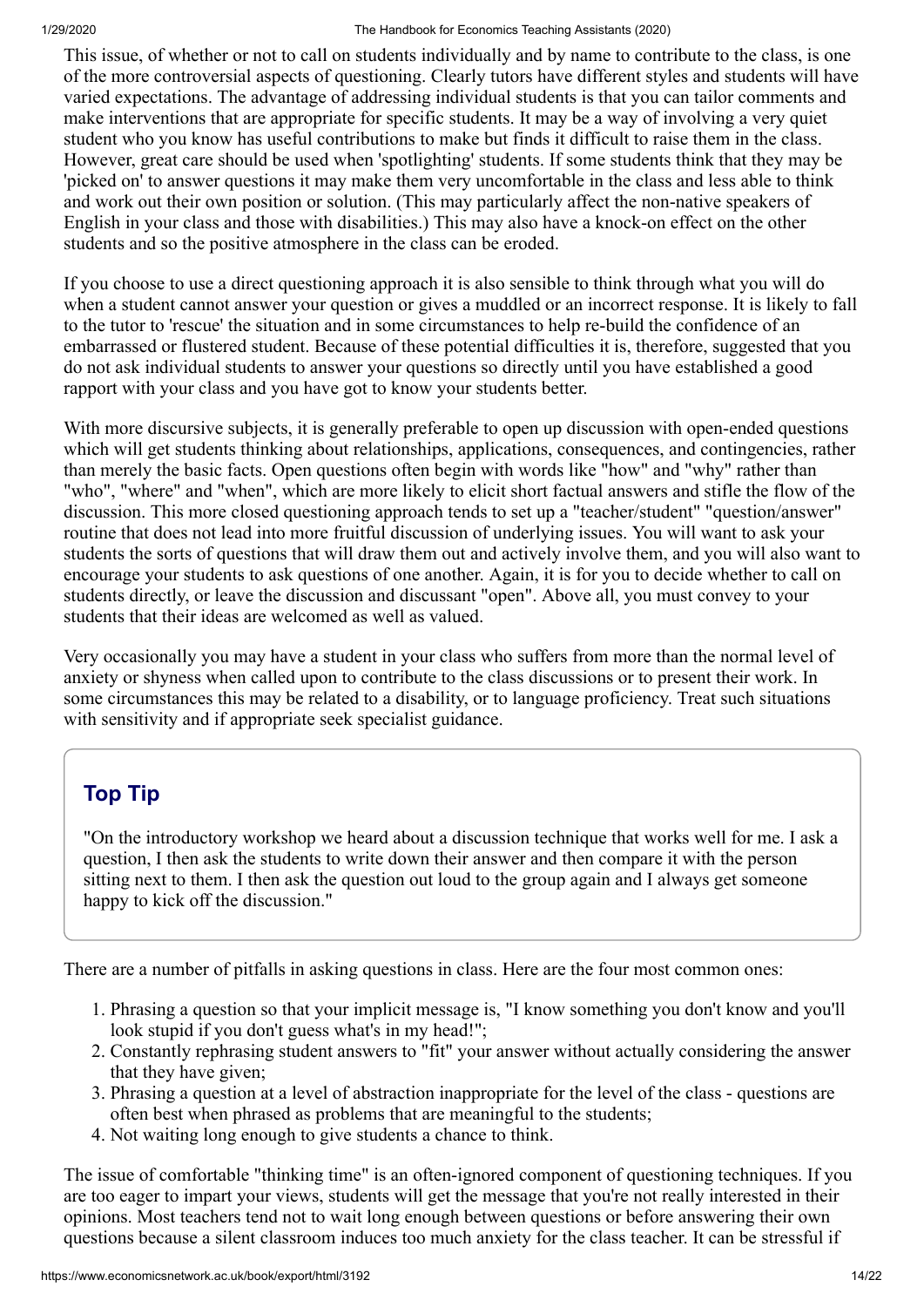you pick on a student for an answer and all the group are waiting for a reply (see below). Many students, particularly those with certain disabilities or dyslexia, students who are not confident in speaking in public, or not confident in speaking English, may become unduly flustered in such a situation. Creating a more comfortable space in which to think is likely to induce a better 'quality' of answer and increase the opportunities for all students to contribute effectively.

The above approach is likely to help make your students feel more confident for a number of reasons. First the students have the chance to 'check out' their answers with a peer; secondly, they are required to 'rehearse' and put their thoughts into words; and thirdly the answer gains a form of endorsement from the peer which increases confidence in its value. Once the students have confidence that you will give them time to think their responses through, and you show them that you really do want to hear their views, they will participate more freely in future.

## **Asking Questions Relating to Work Students Have Not Done**

This is clearly a different issue from those noted above, and comes back to issues around agreeing ground rules with students to ensure that they prepare adequately for class. It is important to establish agreed working patterns from the start, and follow them through.

# **4.3 Clarity of explanation**

The first piece of advice here is to try not to do too much explaining in class. This may sound a little strange but it is all too easy to be drawn into the trap of giving mini-lectures rather than facilitating learning. However, there are times when your students will look to you to help in clarifying points or linking class discussions and course work with related lectures.

In giving a clear explanation you should start from where your learners are. You may choose to summarise "what we know already" or indeed ask one of the students to do this task for the group. There are four quick tips to help structure your explanation:

- 1. Structure what you say so that you have a clear beginning, middle and ending;
- 2. Signpost your explanation to make the structure clear to everybody;
- 3. Stress key points; and
- 4. Make links to the learners' interests and current understanding. You can do the latter through the use of thoughtful examples, by drawing comparisons and by using analogy.

### **Top Tips**

"All too often students come to class unprepared, sometimes without even having read the question. Thus, reading the question before getting into the answer can be very important. One of the greatest skills is to succeed in making relatively unprepared students understand, and take an interest in the questions at hand, without compromising the level of the explanation offered or delaying the progress of the class." One class teacher goes round the class each week to check who has attempted that week's problem set. Students only need to hand in two pieces of work per term for tutor marking. However he finds that by doing the round weekly, most students do the exercises in advance most weeks, and will be candid (and generally give convincing explanations) when for some reason they have not been able to do the work.

"I try to think of really good examples to illustrate the main points I want to make. If you can find something current from the papers or the news then you are often onto a winner - I like to bring along the paper and hand it round the group. I thought about asking the group to bring in their own examples too and I might try this next year."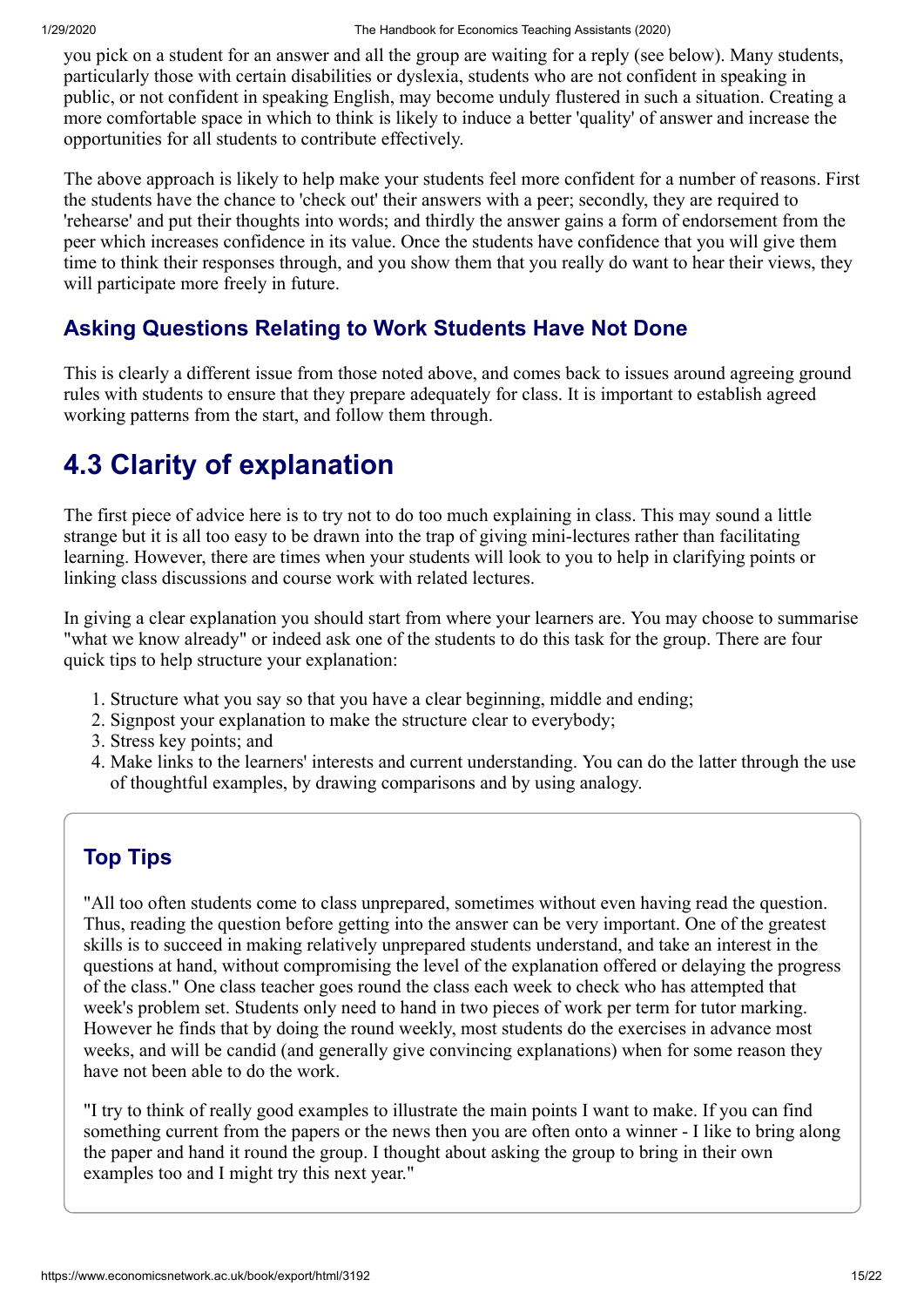# **4.4 Teaching diverse classes**

- Give "minority" students equal attention in class, and equal access to advising outside class. Don't overlook capable but less experienced students.
- Give "minority" students equal amounts of helpful and honest criticism. Don't prejudge students' capabilities.
- Revise curricula if necessary to include different kinds of racial and cultural experiences, and to include them in more than just stereotypical ways.
- Ensure that the teaching methods and materials you use are accessible to students with different learning abilities and disabilities
- Monitor classroom dynamics to ensure that "minority" students do not become isolated.
- Vary the structure during the course to appeal to different learning styles and modes of learning.
- Don't call on "minority" students as "spokespersons" for their group, e.g.: "So how do Moslems feel about...?".
- Recognise and acknowledge the history and emotions your students may bring to class.
- Respond to non-academic experiences, such as racial incidents, that may affect classroom atmosphere and performance.

Adapted from "General principles in teaching 'minority students'", in *A Handbook for Teaching Assistants*, University of California Santa Barbara (UCSB)

## **4.5 Bringing classes to a close**

Getting the timing of classes right can be a challenge to most teachers. There is inevitably pressure on time, as many classes try to "do" as much as possible in the time available. Finding that time has simply run out is a common experience. With that in mind, it is useful to plan the end of sessions as carefully as planning the beginning, and then to watch the clock so that you can decide when the "end game" needs to start. An obvious element in "ending" that many class teachers include is to summarise the ground that has been covered, key learning points and main issues raised. This can give a sense of "neatness" and closure to sessions.

Another way of looking at the end of a class though is to see it as an opportunity to prompt students to further study. Rarely will a class manage to "complete" the topic under discussion. As such, you may wish to consider ways of using the summing up more as an opportunity to identify any "gaps" or issues that haven't been addressed, key readings which you may be have noted students have not yet read, but probably would benefit from spending time on, and in giving students some pointers as to further work they may engage with. Finally, it is often worth reminding students what will be covered in the next class and prompting them to plan ahead, to make links to the next lecture and class, and ensure that everyone is on track to make the most of the next class in the series.

## **Top Tip**

"I find important ending the class with a summary of the key arguments discussed, results found and conclusions drawn."

"wishing them a nice weekend at the end of class, showing that they are cared for"

## **4.6 If your first language is not English**

Many class teachers in UK universities are post-graduate students who are themselves from overseas. Teaching in a foreign language can be a fantastic way of improving your English.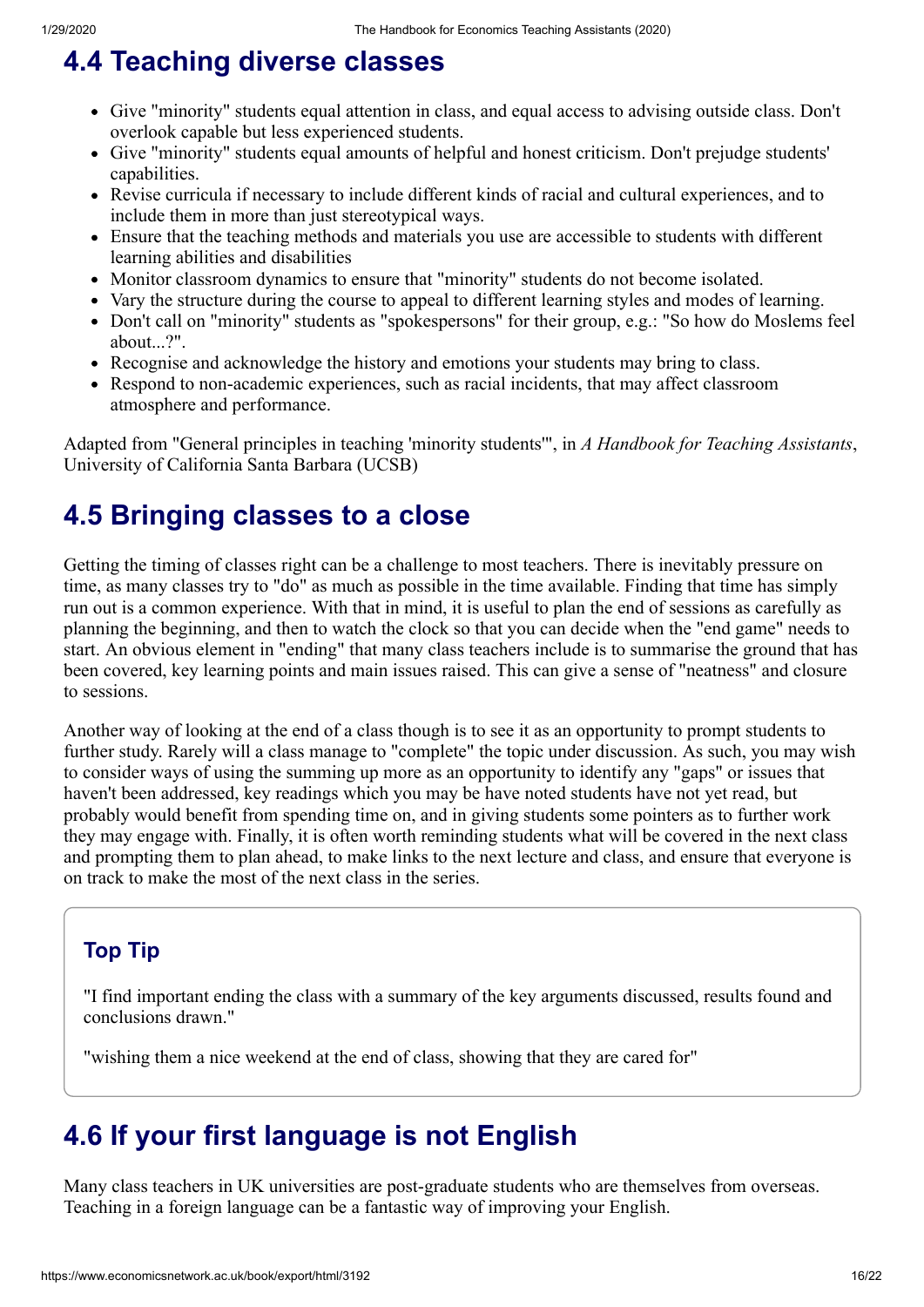However it may also present a number of challenges too. Here are a few common sense reminders if this applies to you.

- 1. Always face your students when you are talking to them so that they can also use your eye contact and body language to fully understand your meaning.
- 2. In discussion, write down key terms and names when you are referring to them. You can do this on the white board or flipchart as you speak or include them in a brief handout and explicitly refer to them in class.
- 3. Encourage your students to ask questions.
- 4. Try to talk slowly and clearly so that students will have every opportunity to understand what you are saying.
- 5. If your students ask you a question that you don't understand, you can:
	- Ask the student to repeat or rephrase the question;
	- Open up the question for the whole class to think about (e.g. "That's a good question can someone begin to help us answer it?");
	- Attempt to rephrase the question yourself and answer it when you are sure you understand correctly.

If you experience problems with being understood, your institution may be able to provide voice or pronunciation training: check with your staff development department.

## **Top Tip**

"I know my English isn't perfect, so when I met my class I said to them "you need to stop me if I talk too fast or my accent is too strong". We needed to sort out how they could stop me without feeling embarrassed - one of my groups actually wave at me if I lose them!"

# **4.7 Top Tips**

| <b>Start off on the</b><br>right foot           | by getting to know your students' names; encouraging them to learn each other's<br>names; contracting; establishing ground rules; setting objectives and orientating them<br>to the module. |
|-------------------------------------------------|---------------------------------------------------------------------------------------------------------------------------------------------------------------------------------------------|
| Use 'structures'<br>to manage<br>group learning | by arranging the furniture in the room suitably; breaking up the group, breaking up<br>the tasks; using sub-groups (pairs, triads, pyramids, debate etc).                                   |
| <b>Encourage</b>                                | by using structures (e.g. rounds, brainstorming); using students' interests; using                                                                                                          |
| students to                                     | students' questions; asking different kinds of questions; managing the vociferous                                                                                                           |
| participate                                     | students effectively.                                                                                                                                                                       |
| <b>Encourage</b>                                | by distributing group roles; encouraging students to work alone or in groups in class;                                                                                                      |
| students to take                                | leaving the room; asking students to present their work; establishing and supporting                                                                                                        |
| responsibility                                  | self-help groups; awarding group grades.                                                                                                                                                    |
| <b>Evaluate the</b>                             | by encouraging group self-monitoring; having group observers; checking up on                                                                                                                |
| work of the                                     | group process; tape-recording the session; consulting the group.                                                                                                                            |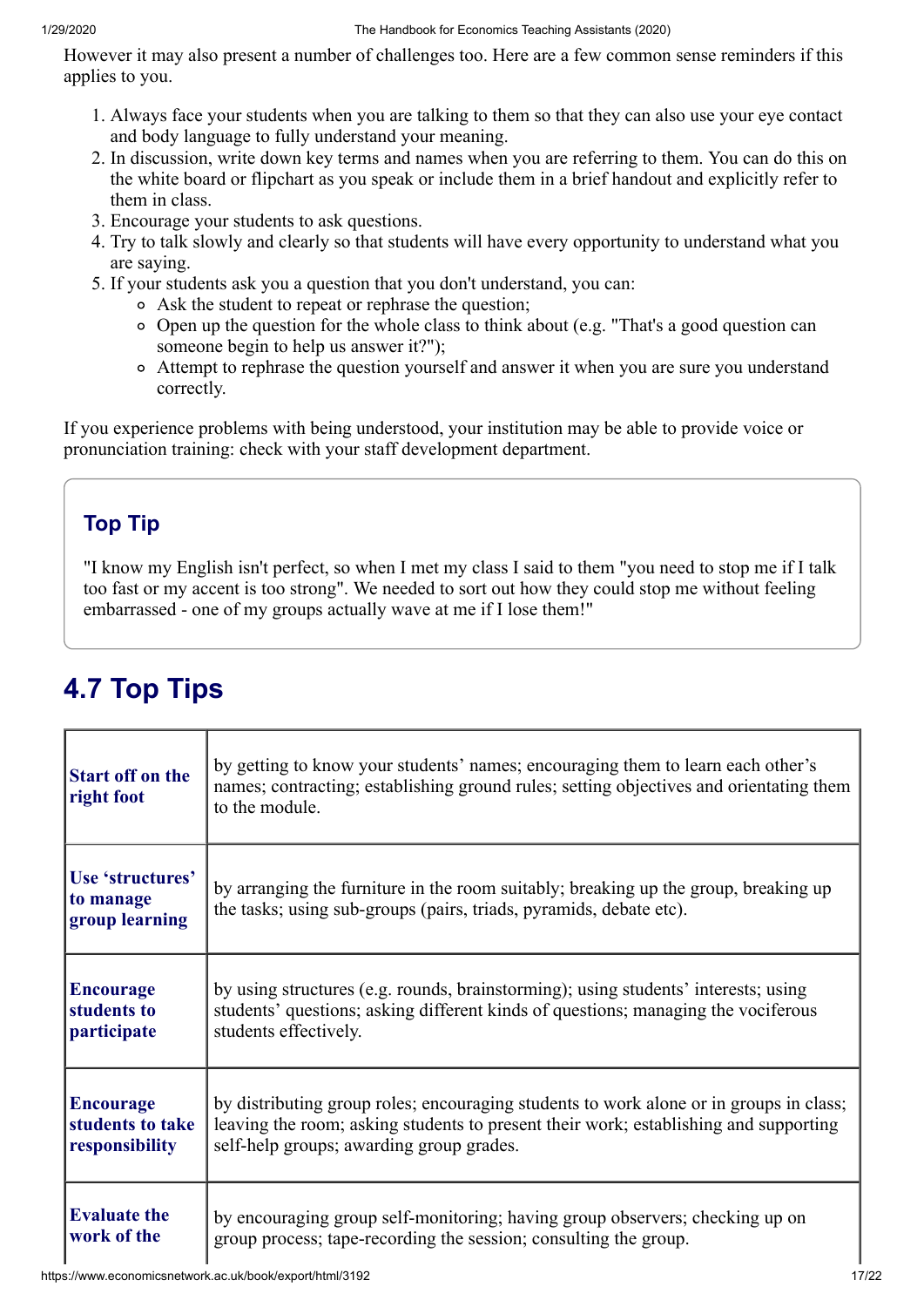| group                                             |                                                                                                       |
|---------------------------------------------------|-------------------------------------------------------------------------------------------------------|
| Use written<br>material                           | such as posters; group charts; students' notes; handouts; essay preparation; open-<br>book tutorials. |
| <b>Help students</b><br>express their<br>feelings | by dealing with 'what's on top'; self-disclosure; praise and encouragement;<br>managing closure.      |

# **5. Preventing and resolving problems**

## **5.1 Common difficulties in facilitating class discussions**

The following are some of the common problems that can occur in classes and some ideas about how to cope with them:

- **The whole group is silent and unresponsive** ask students to work in pairs to get people talking and energised. Ask "What is going on?" Ask groups of four to discuss what could be done to make the group more lively and involving and then pool suggestions.
- **Individuals are silent and unresponsive** use open, exploratory questions. Invite individuals in: "I'd like to hear what Clive thinks about this," Use "buzz" groups (pairs or groups of three).
- **Sub-groups start forming with private conversations** break them up with sub-group tasks. "What is going on?" Self-disclosure: "I find it hard to lead a group where..."
- The group becomes too deferential towards the tutor stay silent, throw questions back, open questions to the whole group. Negotiate decisions about what to do instead of making decisions unilaterally.
- **Discussion goes off the point and becomes irrelevant** set clear themes or an agenda. Keep a visual summary of the topics discussed for everyone to see. Say: "I'm wondering how this relates to today's topic." Seek agreement on what should and should not be discussed.
- **A distraction occurs (such as two students arriving late)** establish group ground rules about behaviour such as late arrivals. Give attention to the distraction.
- **Students have not done the preparation** clarify preparation requirements, making them realistic. Share what preparation has been undertaken at the start of each session. Consider a contract with them in which you run the seminar if they do the preparation but not otherwise.
- Members do not listen to each other point out what is happening. Establish ground rules about behaviour.
- **Students do not answer when you ask a question** use open questions, leave plenty of time. Use buzz groups. Ask students to write down their answers first and share with a neighbour.
- **Two students are very dominant** use hand signals, gestures and body language. Support and bring in others. Give the dominant students roles to keep them busy (such as note-taker). Use structures that take away the audience. Think about how you position yourself. If you sit next to them rather than opposite them, it is harder for them to "come in". See if you are giving them too much "non-verbal" encouragement, such as nods, eye contact and positive comments. You may need to break some social rules now and then!
- Students complain about the seminar and the way you are handling it ask for constructive suggestions. Ask students who are being negative to turn their comments into positive suggestions. Ask for written suggestions at the end of the session. Agree to meet a small group afterwards.
- **Students reject the seminar discussion process and demand answers** explain the function of seminars. Explain the demands of the assessment system. Discuss their anxieties.
- **The group picks on one student in an aggressive way** establish ground rules. Ask 'What is going on?' Break up the group using structures.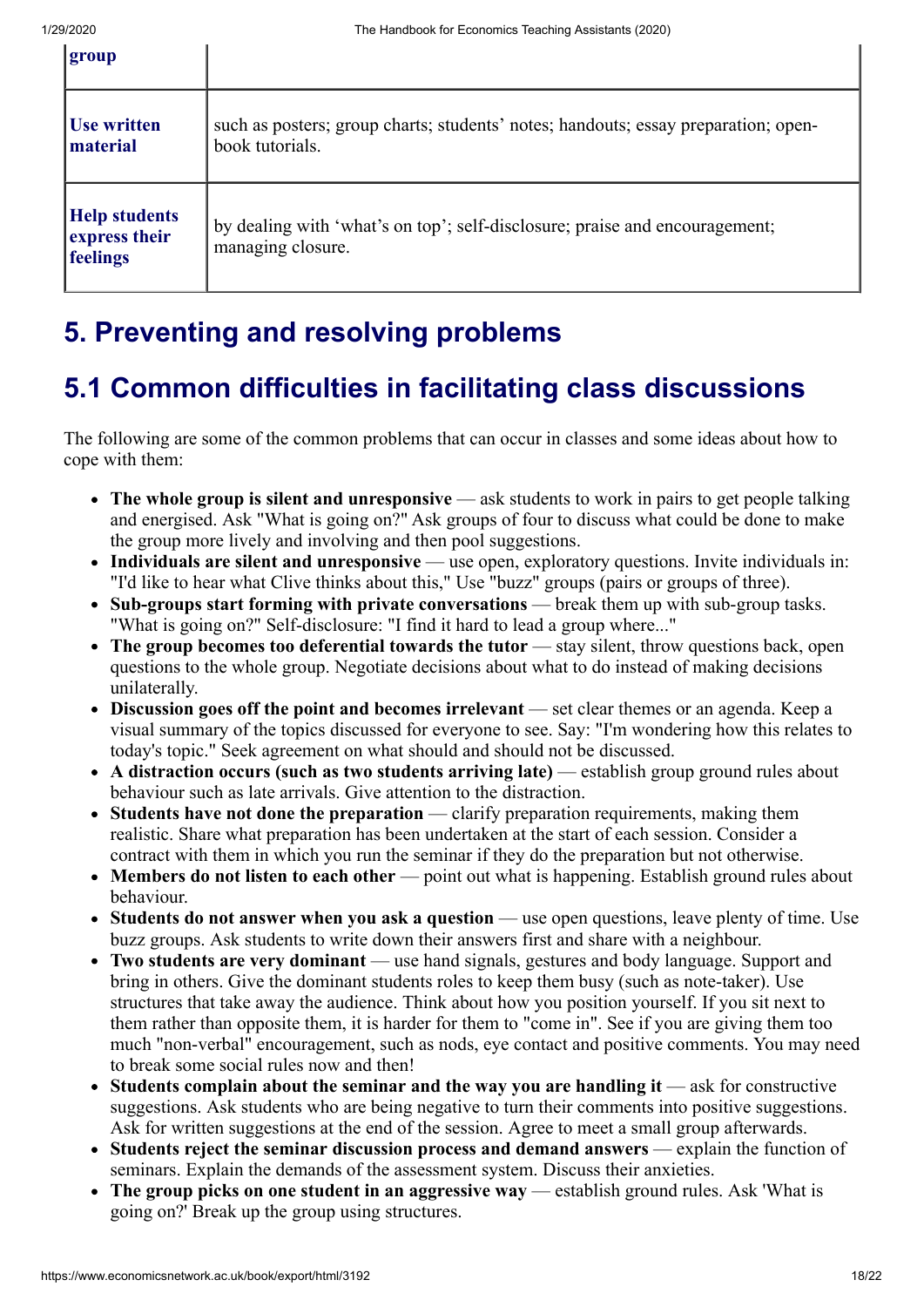**Discussion focuses on one corner of the group and the rest stop joining in** — use structures. Point out to the group what is happening. Look at the <u>[room layout](https://www.economicsnetwork.ac.uk/archive/atherton_teaching/layout)</u>, how are students positioned and where do you sit? — see if physical re-organisation can make a difference to undesirable group dynamics or can enhance discussion flow.

Adapted from materials produced by Dr Alan Booth (University of Nottingham) and Jean Booth (University of Coventry). *Enhancing Teaching Effectiveness in the Humanities and Social Sciences: participant guide* (1997) UK Universities and Colleges Staff Development Agency, Sheffield, p115-6.

# **5.2 Suggested DOs and DON'Ts for running problemsolving classes**

With thanks to Tony Whelan from the LSE for some of the following. Tony is a highly experienced class teacher who has run classes in Maths, Statistics and OR.

## **Possible DOs for running problem classes**

1. **Provide background:** In some sessions, it may be appropriate to discuss the theory and methods involved in a topic, at a fairly general level, and then to use that discussion as the basis for approaching the issues raised by homework exercises.

On an elementary statistics course, homework revealed that students had considerable difficulty with one important idea, namely that of an estimator. One successful class session involved spending half the time studying the relevant definitions and properties, with lots of examples of things that were, and that were not, estimators. This clarified the issues involved, and it was then possible to go back to the homework questions and clarify how the basic ideas applied in all of them.

- 2. **Read and contextualise the question(s):** In most sessions it is fruitful to encourage students to read questions carefully and to absorb the information in the question. In many applied areas this can be motivated by the observation that, in the "real world", real problems require considerable effort and thought to decide what is important about them, and what mathematical approach(es) might be fruitful.
- 3. **Identify thought processes:** In most sessions it is also fruitful to discuss the thought processes that students need to engage in while approaching how to solve a problem: at each stage, students need to be able to decide, "what should I do next"?

In an elementary statistics course, there are strategies for calculating probabilities using two results known as Bayes' Formula and the Total Probability Formula. It is often useful, at an appropriate stage, to (re-)display those results, in a different colour from the "solution", to remind students just why the next calculation is the appropriate one to carry out. Similarly, in explaining the Gaussian Elimination method of manipulating matrices, it can be useful to put coloured boxes around the key cells and blocks being used at various stages in the calculations.

4. **Use examples:** It is frequently useful to motivate ideas and techniques by reference to real-world examples.

In an elementary statistics course, students meet the concept of "outliers", that is to say values in a set of data that seem a long way away from the bulk of the known data. In real-world situations, such anomalies can be due to, for instance, instrument errors. The discovery of the famous hole in the ozone layer, over Antarctica, illustrates both the importance and the difficulty of dealing with this problem in "real-world" situations: it was discovered using meteorological balloons, but then the question arose why meteorological satellites observing the same area earlier had not identified it first. It turned out that the computer programmes used to analyse the satellite data had been so written as to reject, as "outlier" instrument errors,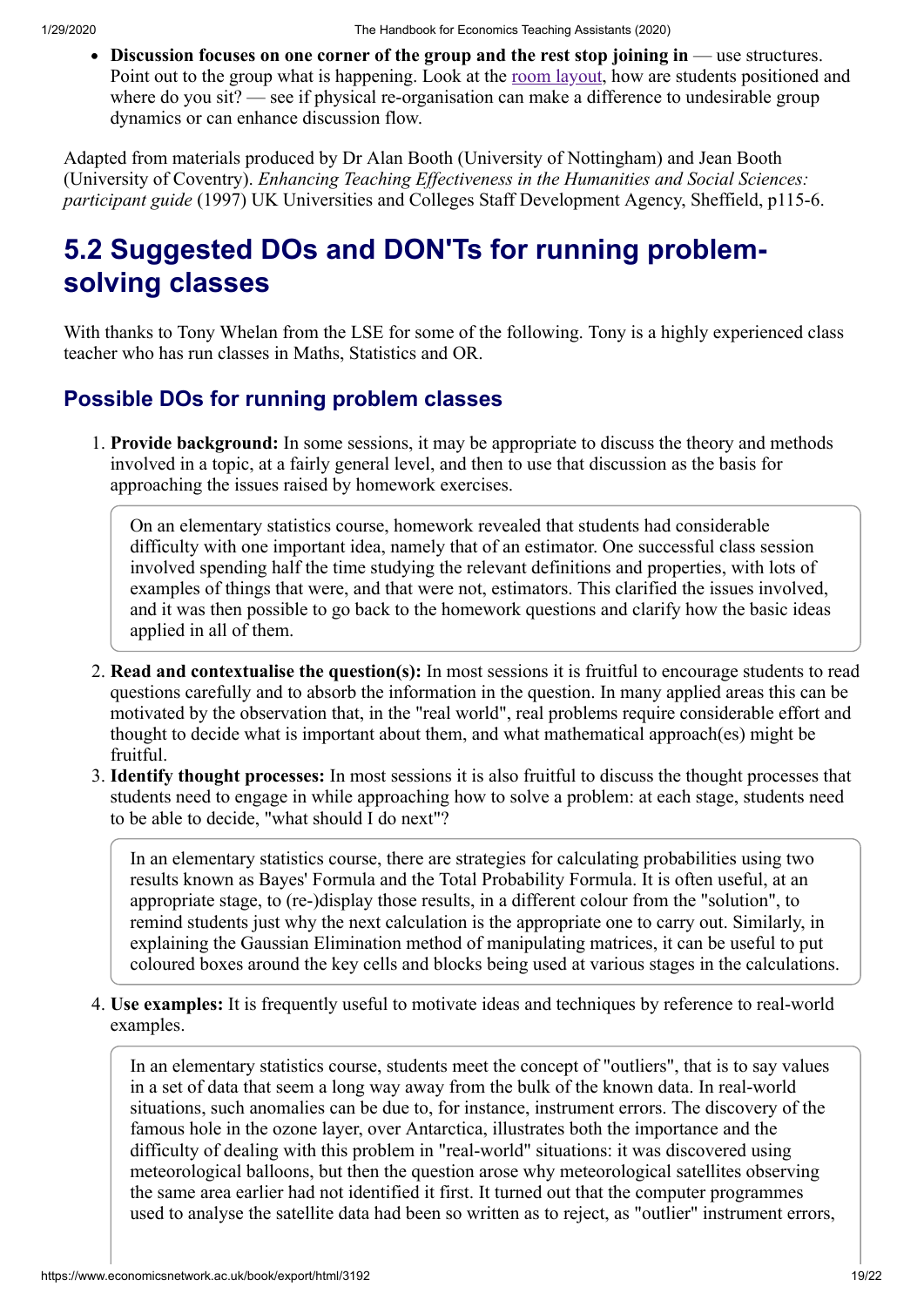true readings which ought to have revealed the ozone hole but were ignored until it was discovered a different way.

- 5. **Prepare and structure:** Make sure that classes are well prepared, with a proper structure: some ideas about this can be found just above, and also in the section on **['Preparation and planning'](https://www.economicsnetwork.ac.uk/2)**.
- 6. **Explain, then summarise:** Be prepared to repeat things, often from slightly different angles, and to summarise the ideas you are trying to get across, e.g. as bullet points.
- 7. **Observe your audience:** Pay careful attention to whether students appear to be following what is being said: there are all sorts of clues that can help with this, involving body language and facial expressions as well as any explicit questions or interjections that they make.
- 8. **Encourage participation:** Even when a class teacher is dominating the discussion (which will often be the case in problem-solving classes), s/he should make sure that students are encouraged to yell out if something is unclear, or wrong.
- 9. **Involve students:** One other technique that helps to involve students, even when a class teacher is dominating the discussion, is from time to time to ask something like "Someone tell me what comes next". This approach can be varied by asking particular students something similar, but whatever detailed approach may be used, teachers need to be aware of the twin dangers of the "pushy" student, who likes to show off how much s/he knows, intimidating or discouraging others, and of the shy or nervous student, who needs to be encouraged to respond in such situations.
- 10. **Use follow-on exercises to check on understanding:** Students can be told in advance that they will be given an exercise in class as a follow-on from, or as another example of, an exercise they have prepared. They could work on these in small groups with the groups reporting back.
- 11. **Give students enough time:** If you give students work to do in the class as a follow-on exercise from the ones they have prepared, give them enough time to complete it, or at least to get sufficiently far through it to benefit from the subsequent explanation.

## **Definite DON'Ts in running classes**

- 1. **Read aloud:** Don't just read out, or ask students to read, pre-printed solutions supplied by the teacher in charge.
- 2. **Skip parts of explanations:** Don't "skip" detailed points of reasoning on the grounds that they are "easy" or "obvious". Maintain a consistent level of depth of explanation and remember that points that are "obvious" to you may not be so to your students.
- 3. **Rush:** Don't go too fast.
- 4. **Try to hide errors:** Don't be afraid to acknowledge errors when they happen or to admit that there is something you do not know. If asked a question that you feel you cannot accurately/adequately address on the spot, then do not waffle or offer a vague explanation. Tell the students you will look into their question and let them know. Make a note of any unresolved questions or queries and make sure you get back to them with a response.

## **5.3 Dealing with difficult students**

At some point in your career as a class teacher you may have to deal with a student who causes disruption in the class or who does not meet his/her course-related obligations, such as handing in assignments, attending classes regularly, etc. Although each case will be different, you will need to take some steps. Here are a few tips:

- If a student who is on the class register does not attend the first class/classes, check that your class register is up to date and, if so, contact the student to remind them they should be attending class, informing them of your office hours in case they wish to come and discuss the course/classes they have missed with you. Typically, students will respond to this and start attending more regularly. If such encouragement is ineffective, then alert the student's tutor/other appropriate member of staff about the matter, copying in the student.
- If a student does not submit the required assignments, then contact the student and give them a reminder and, if appropriate, a final deadline for submitting work. Be flexible and understanding if a student is facing some particular personal or academic difficulty, but maintain a level playing field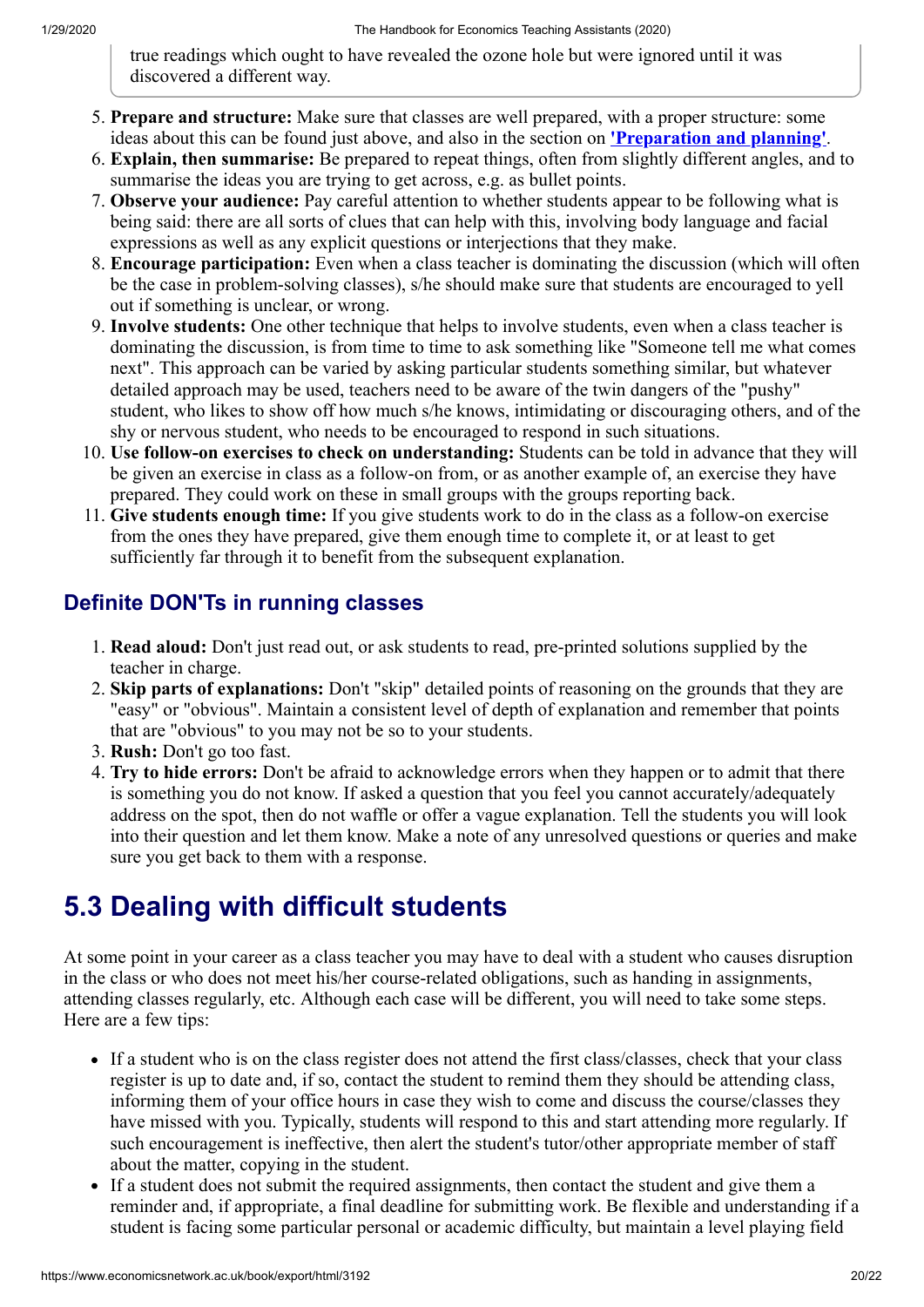for the whole group. If failure to submit coursework persists, alert the student's tutor and copy the student.

- Familiarise yourselves with the regulations relating to course assessment so as to advise students accordingly.
- If a student causes disruption in class, for example is rude, aggressive to other students, uncooperative etc, then you have to decide whether the level of class disruption is such as to necessitate intervention (asking the student to stop or, in extreme cases, to leave the room), or it is sufficient to speak to the student later, outside class, about the matter. If you ask the student to leave the classroom, then contact the student's tutor and the undergraduate/graduate tutor directly after the class and explain what occurred. Take care not to offend or humiliate any student in front of his peers, even if his/her behaviour is very challenging.
- Different class groups taught by the same GTA may have different atmospheres. Some may be boisterous and loud, while others may be quieter. It is inevitable that the mix of student personalities and that of the class teacher will jointly determine the atmosphere in the classroom. Sometimes a simple solution is to move a student to a different class group, if possible.
- Keep organised e-mail records for students that cause problems so as to be able to provide an accurate account of the problems at a future date if the need arises.
- Students may try to undermine your authority as class teacher if they perceive you as not being very assertive. Different approaches work for different people but deal with problems professionally *as soon as they arise* in order to prevent escalation.
- Take time to understand what is motivating the poor attendance/challenging behaviour of students and take steps to encourage and motivate them.
- Ask for advice if faced with problems that you are unsure how to tackle.

# **5.4 Getting feedback**

At various points in the year, you will want to assess how well you and your students are doing. Here are some suggestions to help you evaluate your classroom teaching:

## **Checking student progress**

- As noted in ['questioning skills'](https://www.economicsnetwork.ac.uk/32) in the section on ['the skills of the class teacher'](https://www.economicsnetwork.ac.uk/3), ask questions designed to monitor student understanding. This is an informal way to assess student progress.
- Watch for student reactions to your discussion section. Take notice of body language and eye contact.
- Consider using short quizzes designed to monitor students' understanding of the previous week's material. (The Economics Network has links to many [tests and past papers](https://www.economicsnetwork.ac.uk/teaching/exams) that you might want to use or adapt.)
- Try out an "instant questionnaire". This is a simple technique of asking three or four "indicative" questions or statements about a particular session, and getting an instant response to them from the students. Statements might take the form of "I now feel confident to tackle problems about x", "Today's class was too fast for me", "I really feel I need more help on understanding theory y", etc.

## **Feedback on your class teaching approach**

- Ask students how things are going, over coffee, or when they come to see you in office hours.
- A few weeks into term, ask students to jot down answers to the following: what would you like me to stop doing; continue doing; start doing? (Think of variations on this theme, for example asking them to comment similarly on what they'd like from their fellow students in the class.)
- Using peer observation of teaching sessions can also greatly benefit the reflective class teacher. It can be very useful to agree to observe and be observed by another class teacher reciprocally to help develop teaching skills.
- Invite the teacher responsible for the course to observe your teaching and arrange a feedback session afterwards.
- You may wish to videotape your classes to review your own approach (you would need to consult with your students about this and probably explain that it is for your benefit and therefore ultimately